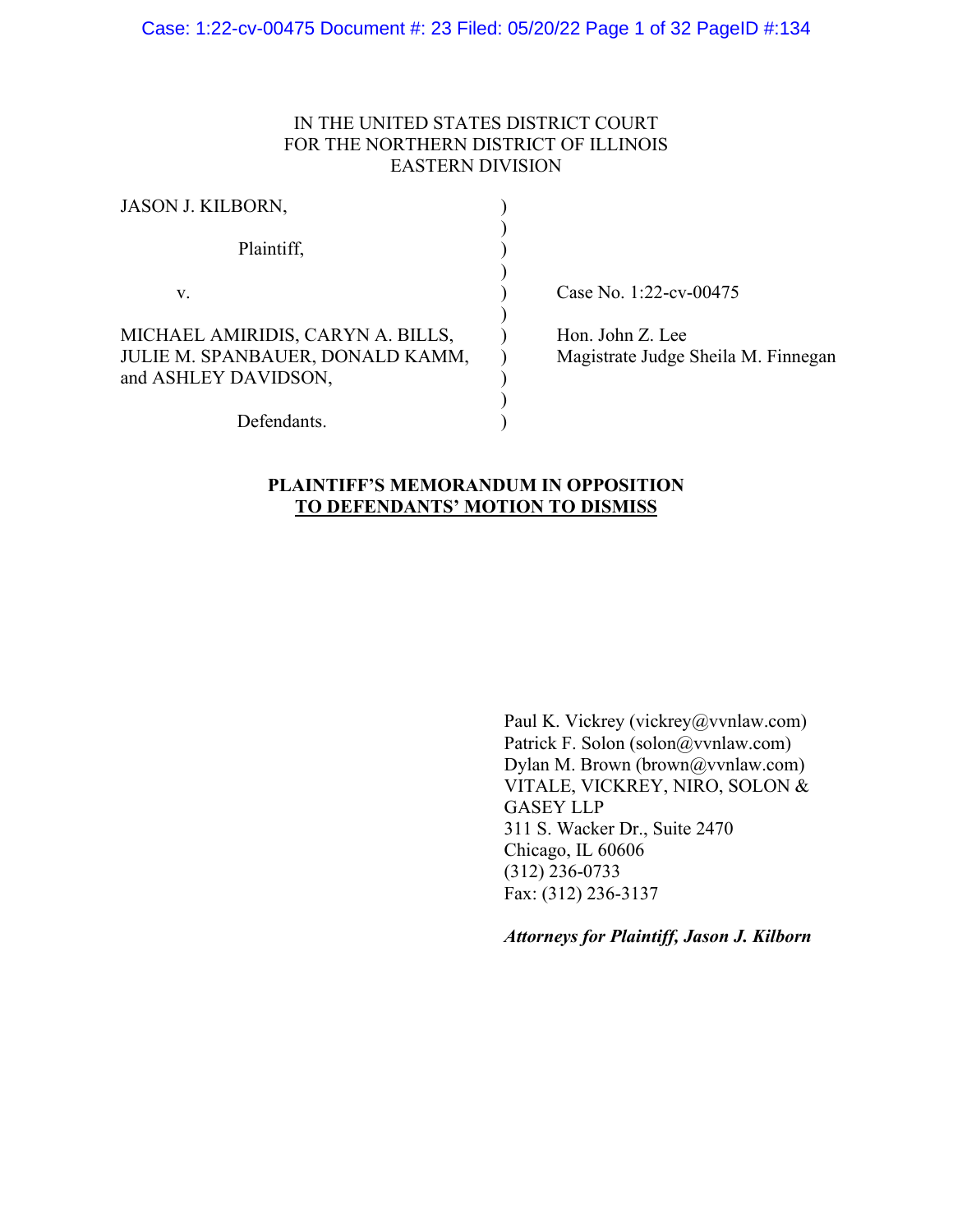# **TABLE OF CONTENTS**

# **Page**

| I.   |                                                             | THE ELEVENTH AMENDMENT PERMITS "OFFICIAL CAPACITY"                                            |                                                                        |  |
|------|-------------------------------------------------------------|-----------------------------------------------------------------------------------------------|------------------------------------------------------------------------|--|
|      | A.                                                          |                                                                                               |                                                                        |  |
|      | <b>B.</b>                                                   |                                                                                               |                                                                        |  |
| II.  |                                                             |                                                                                               |                                                                        |  |
| III. | PLAINTIFF HAS ADEQUATELY PLED HIS CONSTITUTIONAL CLAIMS  10 |                                                                                               |                                                                        |  |
|      | A.                                                          | Plaintiff Has Adequately Described the Involvement of Each Defendant  10                      |                                                                        |  |
|      | <b>B.</b>                                                   |                                                                                               | Plaintiff Has Stated a Claim for Violation of the First Amendment 12   |  |
|      |                                                             | 1.                                                                                            | Kilborn's Speech as a Public University Law Professor is Protected  12 |  |
|      |                                                             | 2.                                                                                            |                                                                        |  |
|      |                                                             | 3.                                                                                            |                                                                        |  |
|      | C.                                                          |                                                                                               | Plaintiff Has Adequately Pled a Procedural Due Process Violation 15    |  |
| IV.  |                                                             |                                                                                               | PLAINTIFF HAS ADEQUATELY PLED                                          |  |
|      | A.                                                          |                                                                                               |                                                                        |  |
|      | <b>B.</b>                                                   | Plaintiff Has Adequately Alleged Defendants' Participation in Creating                        |                                                                        |  |
|      | $C_{\cdot}$                                                 |                                                                                               |                                                                        |  |
|      | D.                                                          |                                                                                               |                                                                        |  |
| V.   |                                                             | PLAINTIFF HAS ADEQUATELY PLED A CLAIM<br>FOR INTENTIONAL INFLICTION OF EMOTIONAL DISTRESS  22 |                                                                        |  |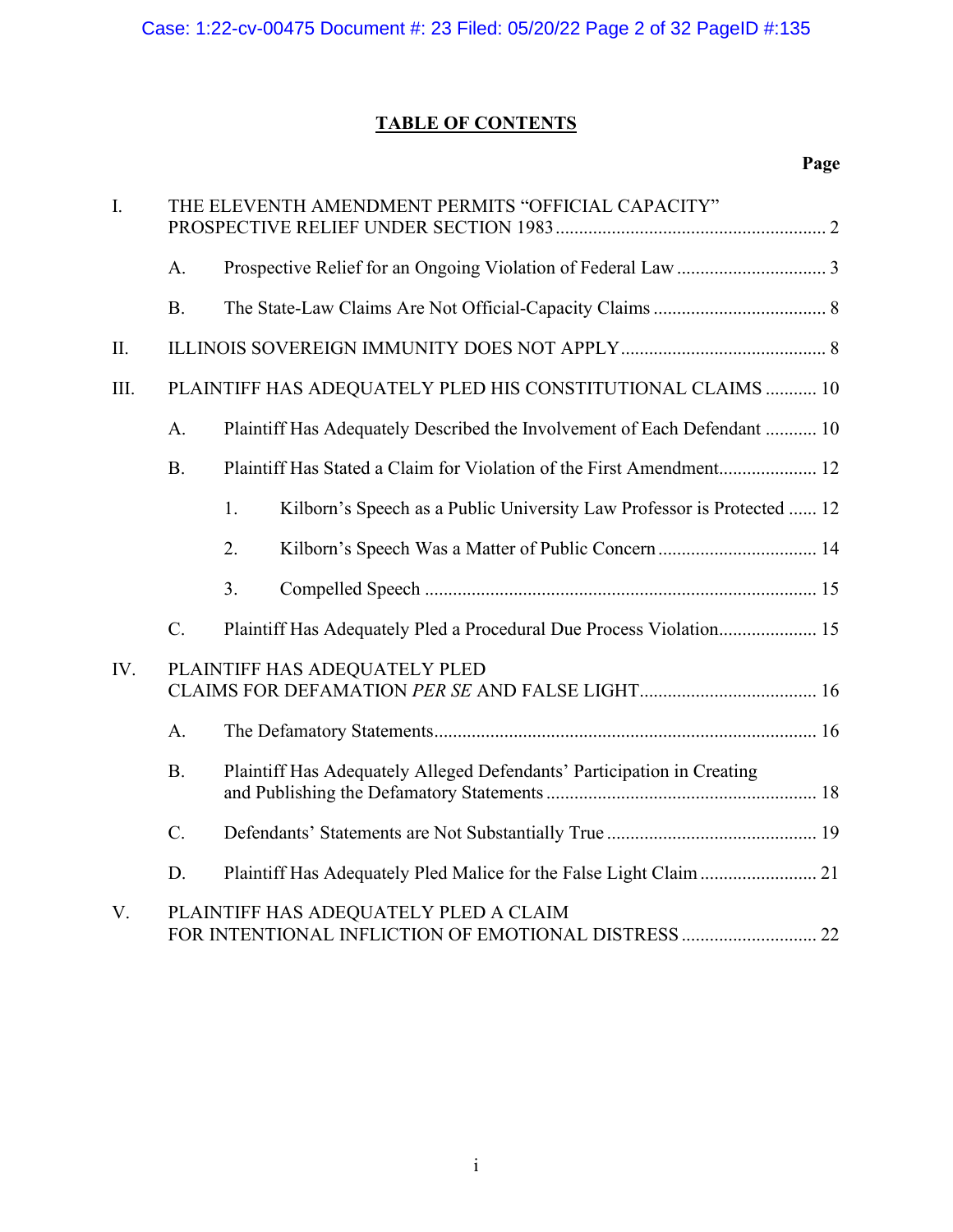Case: 1:22-cv-00475 Document #: 23 Filed: 05/20/22 Page 3 of 32 PageID #:136

# **TABLE OF AUTHORITIES**

# **Page(s)**

# **Federal Cases**

| Adams v. Trustees of Univ. N. Carolina-Wilmington,                                                                     |
|------------------------------------------------------------------------------------------------------------------------|
| Aguilar v. Roland Corp. U.S.,                                                                                          |
| Austin v. Univ. of Florida Bd. of Trustees,<br>2022 WL 195612, 2022 U.S. Dist. LEXIS 11733 (N.D. Fla. Jan. 21, 2022) 7 |
| Balder v. Meeder,                                                                                                      |
| Battle v. Alderden,                                                                                                    |
| Benning v. Board of Regents of Regency Univ.,                                                                          |
| Bogosian v. Board of Educ., Comm. Unit School Dist. 200,                                                               |
| Brown v. Chicago Bd. Of Educ.,                                                                                         |
| Bryant v. Gardner,                                                                                                     |
| Buchanan v. Alexander,                                                                                                 |
| Chavez v. Ill. State of Police,                                                                                        |
| Davis v. Bd. of Educ. of Waukegan County Sch. Dist. No. 60,                                                            |
| Demers v. Austin,                                                                                                      |
| Doe v. Harpercollins Publrs.,                                                                                          |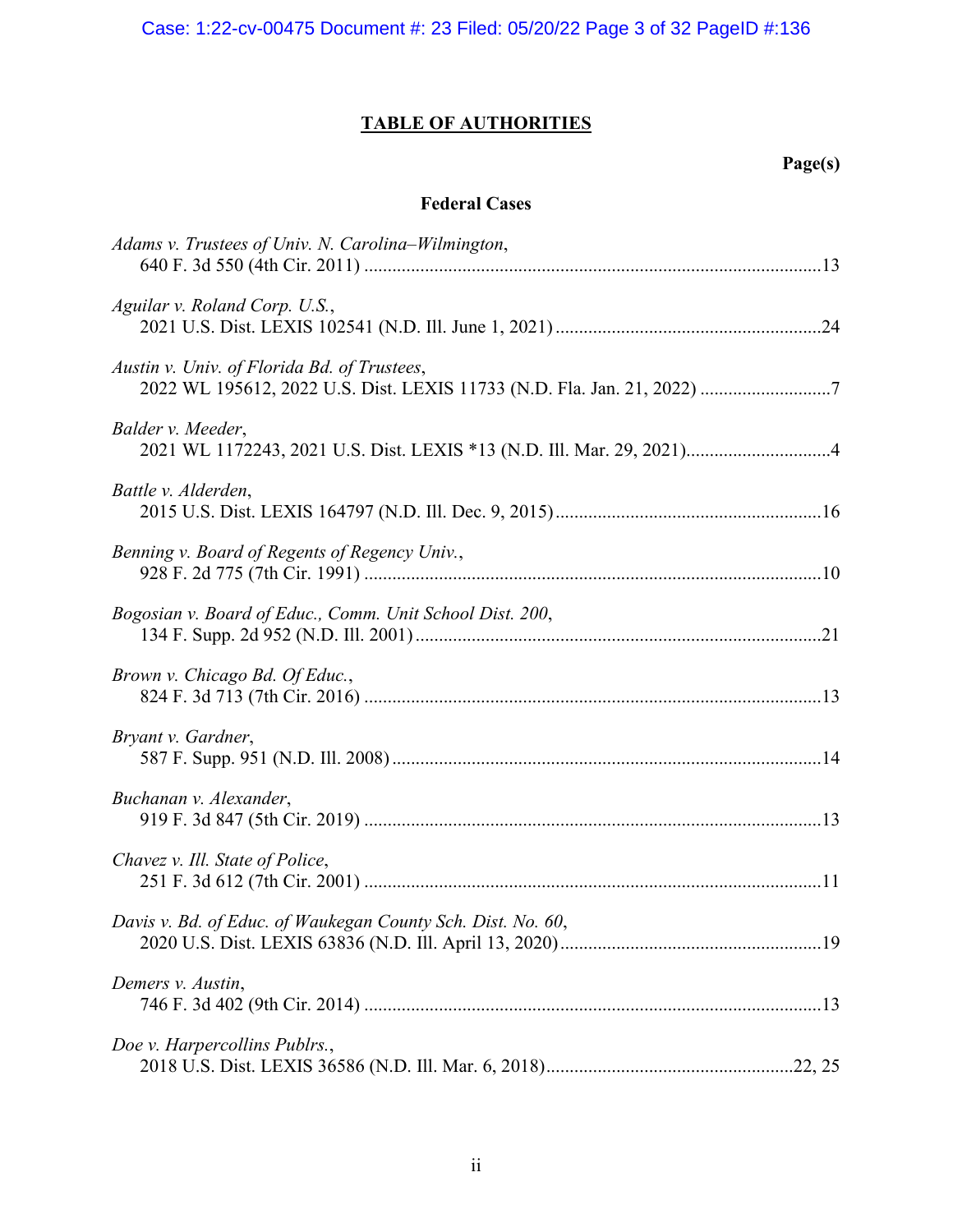# Case: 1:22-cv-00475 Document #: 23 Filed: 05/20/22 Page 4 of 32 PageID #:137

| Doe v. Purdue Univ.,                                                                                                    |
|-------------------------------------------------------------------------------------------------------------------------|
| Elliott v. Hinds,                                                                                                       |
| Entertainment Software Ass'n v. Blagojevich,                                                                            |
| Entm't Software Ass'n v. Blagojevich,<br>404 F. Supp. 2d 1051 (N.D. Ill. 2005), aff'd, 463 F. 3d 641 (7th Cir. 2006) 15 |
| Garcetti v. Ceballos,                                                                                                   |
| Geinosky v. City of Chi.,                                                                                               |
| Goka v. Bobbitt,                                                                                                        |
| Green v. Mansour,                                                                                                       |
| Grutter v. Bollinger,                                                                                                   |
| Harden v. Board of Tr. of E. Ill. Univ.,                                                                                |
| Hardy v. Jefferson Comm. College,                                                                                       |
| Hatcher v. Bd of Trs. of S. Ill. Univ.,                                                                                 |
| Head v. Chicago Sch. Reform Bd. Of Trustees,                                                                            |
| Hecker v. Deere & Co.,                                                                                                  |
| Hiers v. Bd. of Regents of Univ. of N. Texas Sys.,                                                                      |
| Indiana Prot. & Advocacy Servs. v. Ind. Family & Soc. Servs. Admin.,                                                    |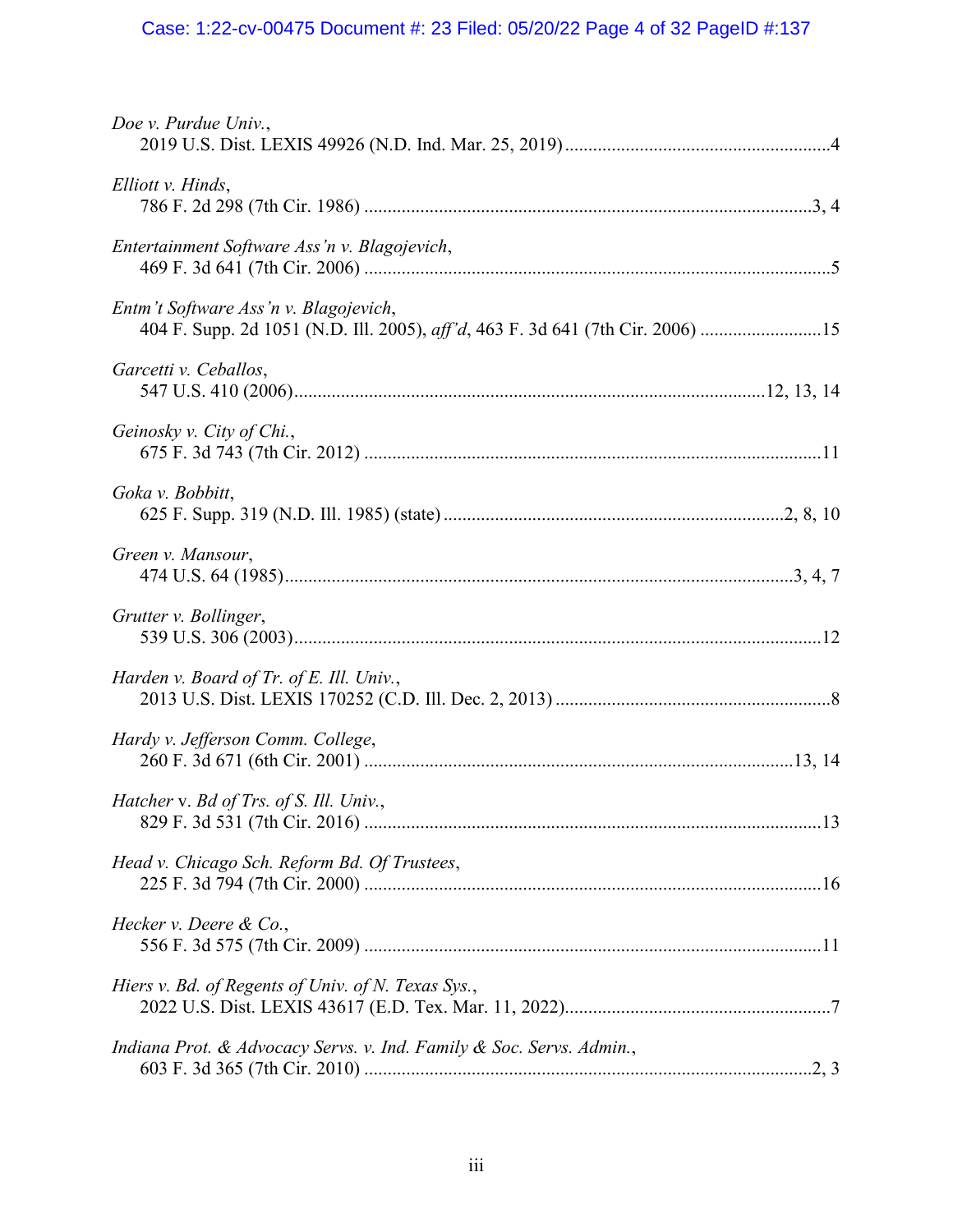# Case: 1:22-cv-00475 Document #: 23 Filed: 05/20/22 Page 5 of 32 PageID #:138

| Jackson v. City of Joliet,                                                                                                  |
|-----------------------------------------------------------------------------------------------------------------------------|
| Jackson v. Illinois Dep't of Com. & Econ. Opp.,<br>2019 WL 293377, 2019 U.S. Dist. LEXIS 10588 (C.D. Ill. Jan. 23, 2019) 10 |
| Jackson v. Wright,<br>2022 WL 179277, 2022 U.S. Dist. LEXIS 8684 (E.D. Tex. Jan. 18, 2022)7, 23                             |
| Judicial Watch, Inc. v. King,<br>2014 WL 12755049, 2014 U.S. Dist. LEXIS 65302 (S.D. Ind. May 13, 2014)7                    |
| Keyishian v Board of Regents of Univ. of State of NY,                                                                       |
| Littler v. Wallace,                                                                                                         |
| Mahanoy Area School District v. B.L.,                                                                                       |
| Matal v. Tam,                                                                                                               |
| Meriwether v. Hartop,                                                                                                       |
| Murphy v. Smith,                                                                                                            |
| Pac. Gas & Elec. Co. v. Pub. Util. Comm'n of Calif.,                                                                        |
| Peirick v. Dudek,                                                                                                           |
| Pennhurst St. Sch. & Hosp. v. Halderman,                                                                                    |
| Puppala v. Will County Comm. Health Ctr.,                                                                                   |
| Salaita v. Kennedy,                                                                                                         |
| Scheuer v. Rhodes,                                                                                                          |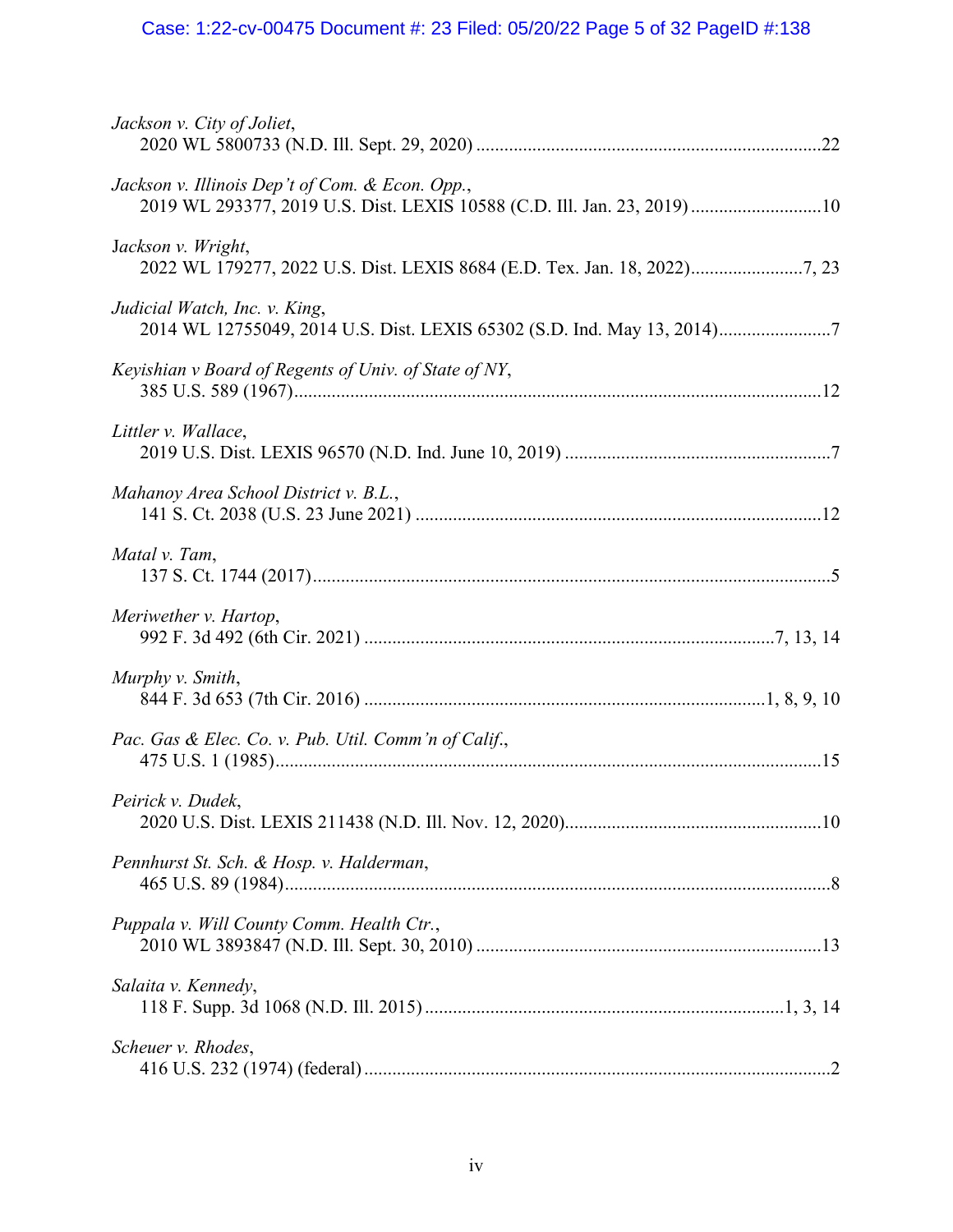# Case: 1:22-cv-00475 Document #: 23 Filed: 05/20/22 Page 6 of 32 PageID #:139

| Snyder v. Phelps,                                           |  |
|-------------------------------------------------------------|--|
| Speech First v. Cartwright,                                 |  |
| Sullivan v. Bickler,                                        |  |
| Terry v. Burke,                                             |  |
| Tinker v. Des Moines Indep. Comm'ty Sch. Dist.              |  |
| Towsend v. Vallas,                                          |  |
| Turpin v. Koropchak,                                        |  |
| Verizon Maryland Inc. v. Public Service Comm'n of Maryland, |  |
| Whitlock v. Brueggeman,                                     |  |
| Will v. Mich. Dep't of State Police,                        |  |
| Woods v. Cantrell,                                          |  |
| Ex Parte Young,                                             |  |
| <b>State Cases</b>                                          |  |
| Bryson v. News Am. Publ'ns,                                 |  |
| Fritz v. Johnston,                                          |  |
| Gambino v. Boulevard Mortg. Corp.,                          |  |
| Gibson v. Philip Morris, Inc.,                              |  |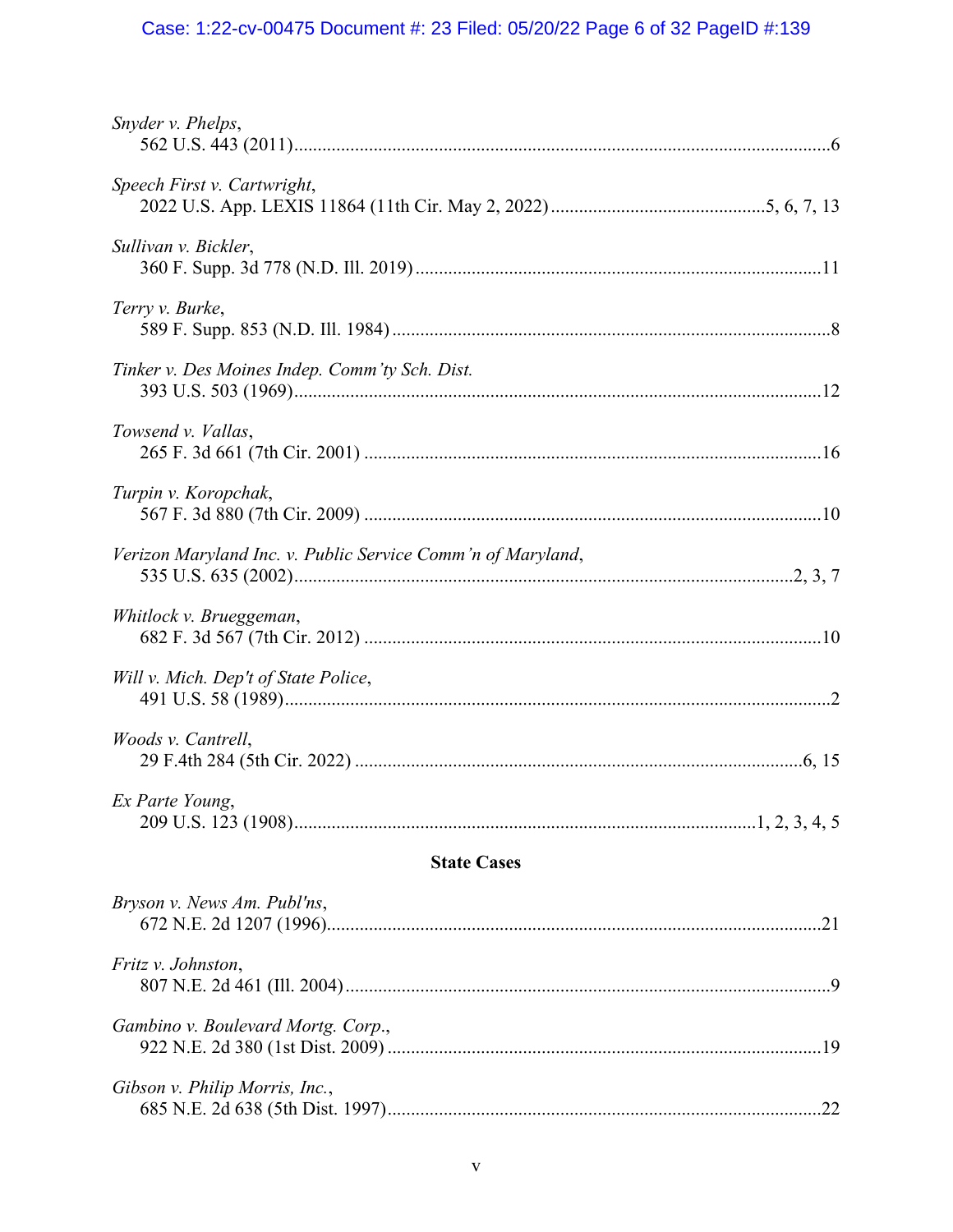# Case: 1:22-cv-00475 Document #: 23 Filed: 05/20/22 Page 7 of 32 PageID #:140

| Graham v. Comm. Edison Co.,                |  |  |  |  |
|--------------------------------------------|--|--|--|--|
| Healy v. Vaupel,                           |  |  |  |  |
| Leetaru v. Board of Tr. of Univ. of Ill.,  |  |  |  |  |
| Missner v. Clifford,                       |  |  |  |  |
| Parker v. House O'Lite Corp.,              |  |  |  |  |
| Solaia Tech., LLC v. Specialty Publ'g Co., |  |  |  |  |
| Van Horne v. Muller,                       |  |  |  |  |
| <b>State Statutes</b>                      |  |  |  |  |
|                                            |  |  |  |  |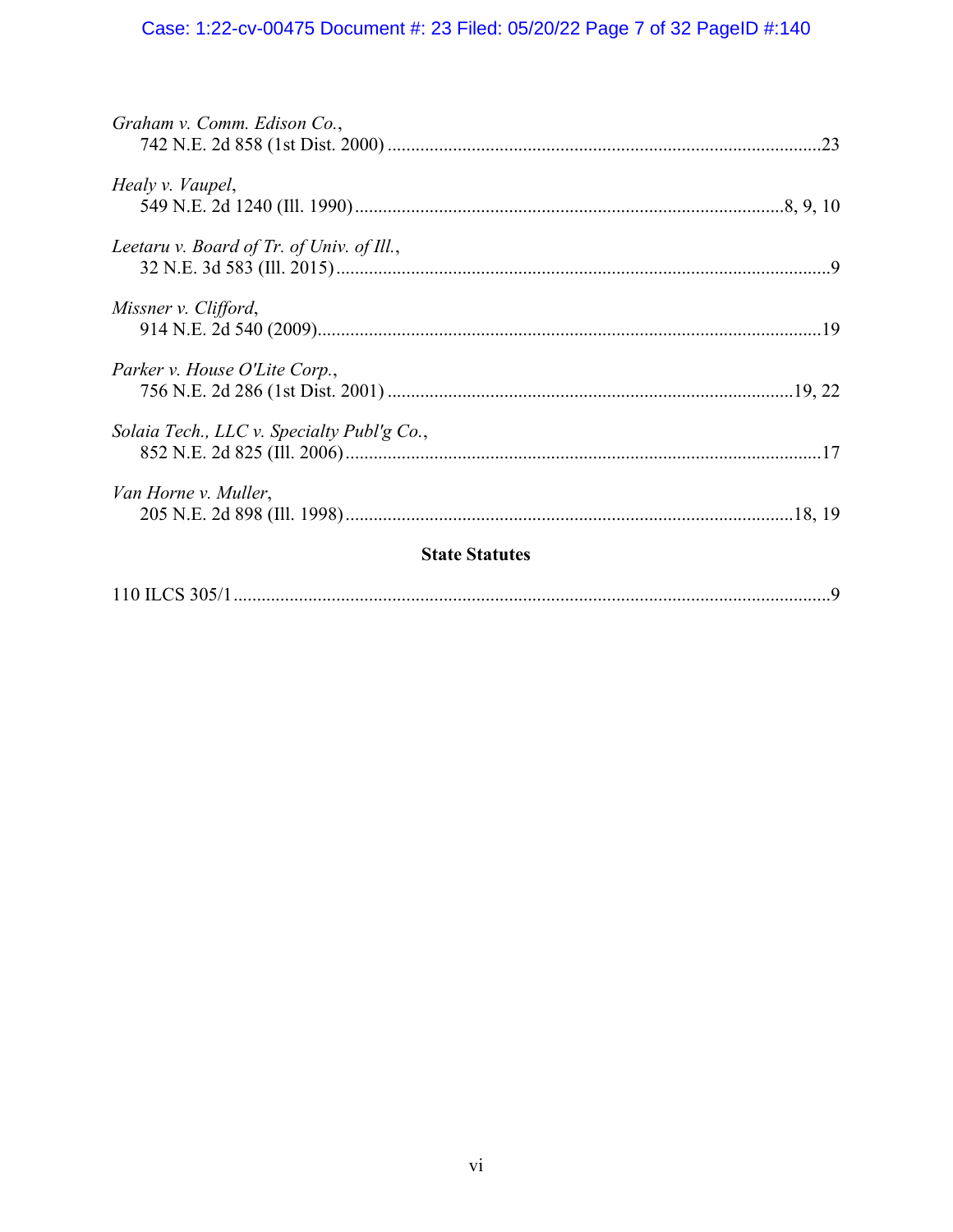#### <span id="page-7-2"></span><span id="page-7-1"></span><span id="page-7-0"></span>**INTRODUCTION**

Plaintiff Kilborn's First Amended Complaint (Doc. 9, "FAC") includes no claim barred by the Eleventh Amendment. This is a classic *Ex Parte Young* injunction case, where Kilborn is suing Defendants in their official capacities under federal law to stop their ongoing enforcement of an unconstitutional 'antiharassment' speech policy. Defendants omit any discussion of *Salaita v. Kennedy*, 118 F. Supp. 3d 1068, 1089-93 (N.D. Ill. 2015), which rejected similar arguments in a professor's case against University of Illinois officials at the Champaign campus. Federal courts routinely hear injunction cases challenging university officials' policing of speech. The FAC's other claims are individual-capacity claims under federal and state law that do not implicate the Eleventh Amendment. And Illinois sovereign immunity does not bar the state-law claims under key Seventh Circuit precedent that Defendants fail to cite, *Murphy v. Smith,* 844 F. 3d 653, 658- 59 (7th Cir. 2016).

Plaintiff Kilborn has stated two valid constitutional claims under 42 U.S.C. § 1983. The FAC alleges a First Amendment violation—restriction of law-school discourse about race discrimination and civil rights litigation that is clearly a matter of public concern—which Defendants' case law does not address. The FAC also alleges a due-process violation under the Fourteenth Amendment, where Defendants' arbitrary punishments of Kilborn include lost pay.

Turning to the Illinois common-law claims (Counts IV-VI), Defendants' false statements made Kilborn a racist (calling minorities "cockroaches" and "denouncing" their "participation in civil rights claims"), and a threat to his students' safety ("threatening," "threats did occur," guilty of "harassing conduct," "race-related fears of physical safety and intimidation"). These statements cannot be spun into "substantial truth," as shown by, among other evidence, the ABA Journal's summary of Defendants' "findings letter." As for the IIED claim, under Illinois law, a "sham investigation" in the employment context can constitute extreme and outrageous conduct.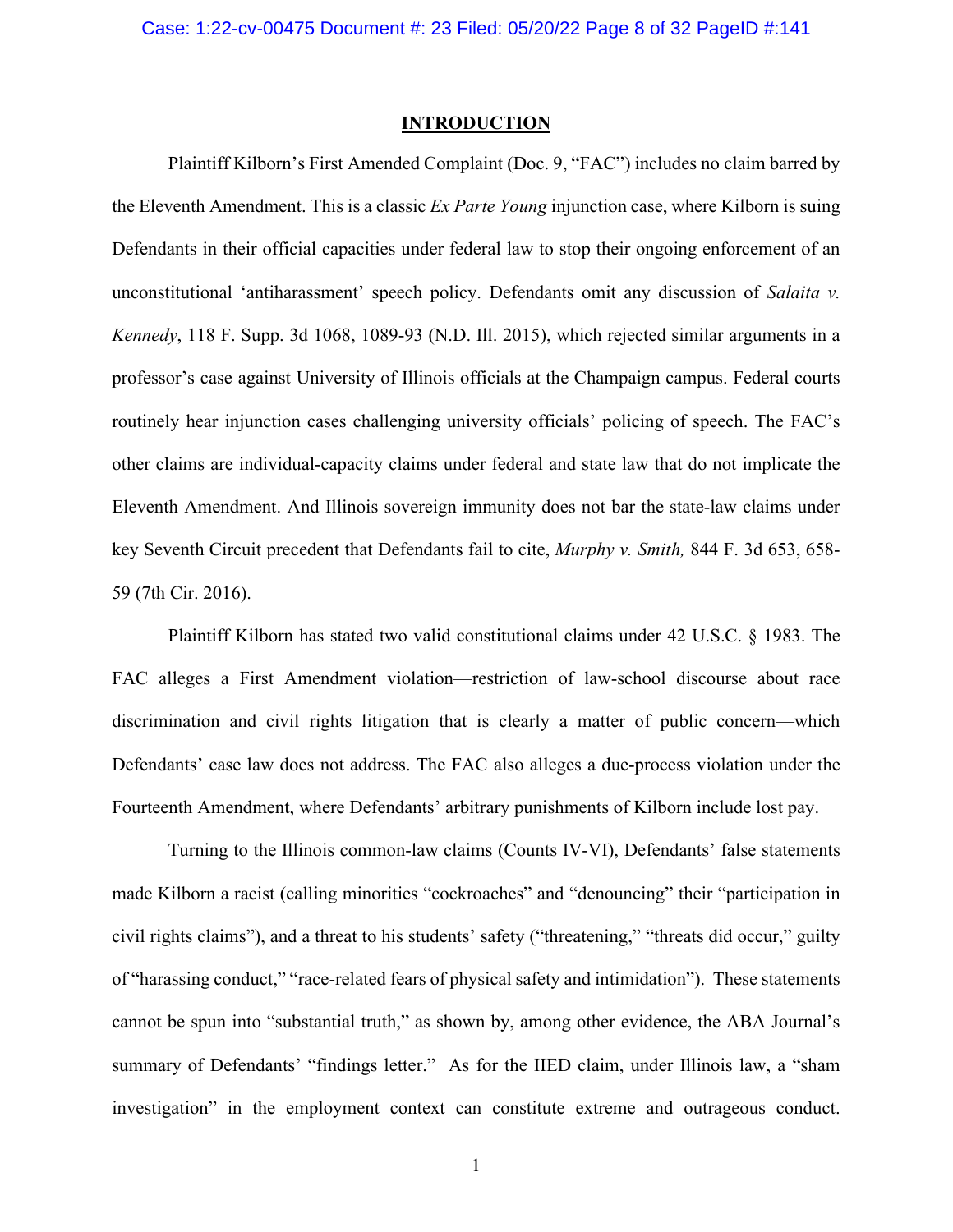Case: 1:22-cv-00475 Document #: 23 Filed: 05/20/22 Page 9 of 32 PageID #:142

Defendants' intentional distortion of the record and other misconduct transcend a sham investigation; those actions also constitute the requisite actual malice for the false light claim.

#### <span id="page-8-5"></span>**ARGUMENT**

### <span id="page-8-0"></span>**I. THE ELEVENTH AMENDMENT PERMITS "OFFICIAL CAPACITY" PROSPECTIVE RELIEF UNDER SECTION 1983**

The FAC requests prospective injunctive and declaratory relief to bar further enforcement of an unconstitutional antiharassment policy and to stop Defendants' ongoing unconstitutional punishment of Kilborn. FAC p. 20. On Kilborn's federal claim under 42 U.S.C. § 1983, this Court can grant that relief against Defendants in their "official capacities." *Will v. Mich. Dep't of State Police*, 491 U.S. 58, 71 n.10 (1989). Defendants' invocation of the Eleventh Amendment (Doc. 20, ECF p. 13) fails because Kilborn "asks a federal court to order state officials to modify their conduct to comply with federal law." *Indiana Prot. & Advocacy Servs. v. Ind. Family & Soc. Servs. Admin.*, 603 F. 3d 365, 374 (7th Cir. 2010); *Verizon Maryland Inc. v. Public Service Comm'n of Maryland*, 535 U.S. 635, 645 (2002); *Ex Parte Young*, 209 U.S. 123, 159-60 (1908). Kilborn has not sued UIC. Kilborn does not seek other relief that implicates the Eleventh Amendment.

<span id="page-8-6"></span><span id="page-8-4"></span><span id="page-8-3"></span><span id="page-8-2"></span>The Eleventh Amendment has no application to the FAC's "individual-capacity" claims, which Kilborn has brought under Section 1983 federal law (FAC Counts I, III) and Illinois tort law (FAC Counts IV, V, VI).<sup>[1](#page-8-7)</sup> It has long been settled law that the Eleventh Amendment does not bar individual-capacity claims under federal or state law. *Scheuer v. Rhodes*, 416 U.S. 232, 237- 38 (1974) (federal); *Goka v. Bobbitt*, 625 F. Supp. 319, 323 (N.D. Ill. 1985) (state).

<span id="page-8-7"></span><span id="page-8-1"></span><sup>&</sup>lt;sup>1</sup> FAC Count II, referring to the University of Illinois Statutes, is *not* a separate claim for relief under Illinois law and is not a claim for breach of contract. These allegations provide additional support for Kilborn's contention that Defendants exceeded their powers under Illinois law. As argued in Section II below, that precludes their claim of Illinois sovereign immunity for the tort Counts IV, V, and VI.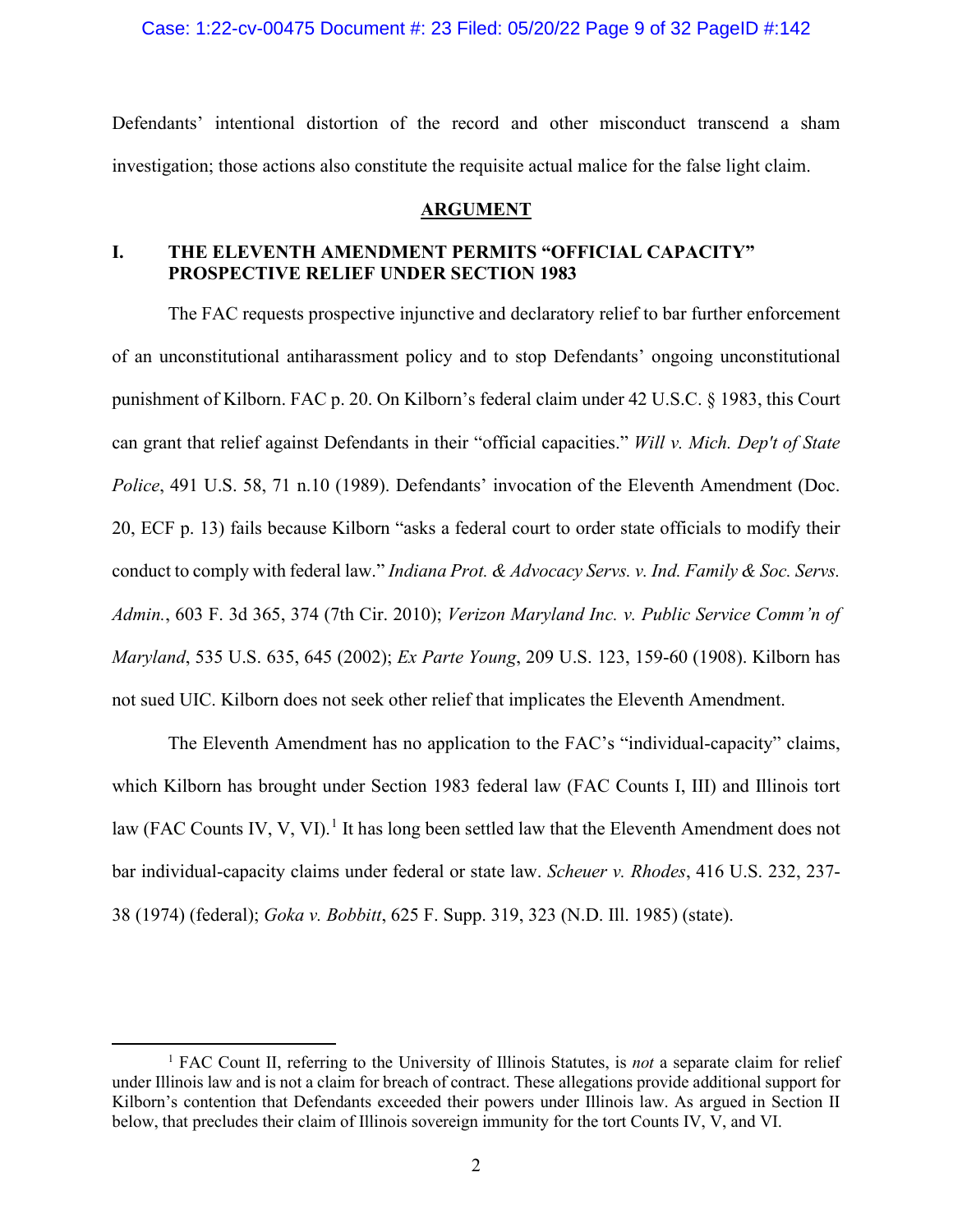#### <span id="page-9-6"></span><span id="page-9-5"></span><span id="page-9-4"></span>**A. Prospective Relief for an Ongoing Violation of Federal Law**

<span id="page-9-0"></span>In this Section 1983 action, the *Ex Parte Young* doctrine permits Kilborn's suit against Defendants in their official capacities to obtain prospective injunctive and declaratory relief. *Ex Parte Young*, 209 U.S. at 159-60; *Verizon*, 535 U.S. at 645; *Salaita*, 118 F. Supp. 3d at 1090. Defendants' motion omits that this Court "need only conduct a 'straightforward inquiry' into whether [the] complaint alleges an ongoing violation of federal law and seeks relief properly characterized as prospective." *Indiana Prot. & Advocacy Servs.*, 603 F. 3d at 371 (quoting *Verizon*, 535 U.S. at 645). The FAC challenges an ongoing violation of federal law and seeks prospective relief, so the straightforward inquiry is easily satisfied. *Id.*

<span id="page-9-3"></span>First, the FAC directly alleges Defendants' ongoing enforcement of the policy against Kilborn for his *past* speech. That episode is not complete, contrary to Defendants' argument (Doc. 20, ECF p. 14). While Kilborn complied with some mandated training, Defendants have *not* said whether they deem his effort to be an adequate "engagement and commitment to the goals of the program" or a "satisfactory completion of this program." FAC ¶ 50. For that reason, Kilborn's return to teaching depends on Defendants' whim and he is *not* sure to be teaching classes in the fall semester of 2022. FAC ¶ 51. Defendants previously reneged on a promise to put Kilborn back in the classroom, at the last moment without explanation. FAC ¶¶ 45, 47-49.

<span id="page-9-2"></span><span id="page-9-1"></span>Because Defendants' punishment of Kilborn for his past speech is *not* over, this Court surely can restrain further punishments. In *Elliott v. Hinds*, 786 F. 2d 298 (7th Cir. 1986), a Section 1983 action under the First and Fourteenth Amendments, a prison pharmacist claimed that he was wrongly discharged and defamed in retaliation for exposing improper drug practices. *Elliott* reversed the district court's determination that injunctive relief was "retroactive" and thus unavailable against the state under *Green v. Mansour*, 474 U.S. 64 (1985). *Id.* at 301. Defendants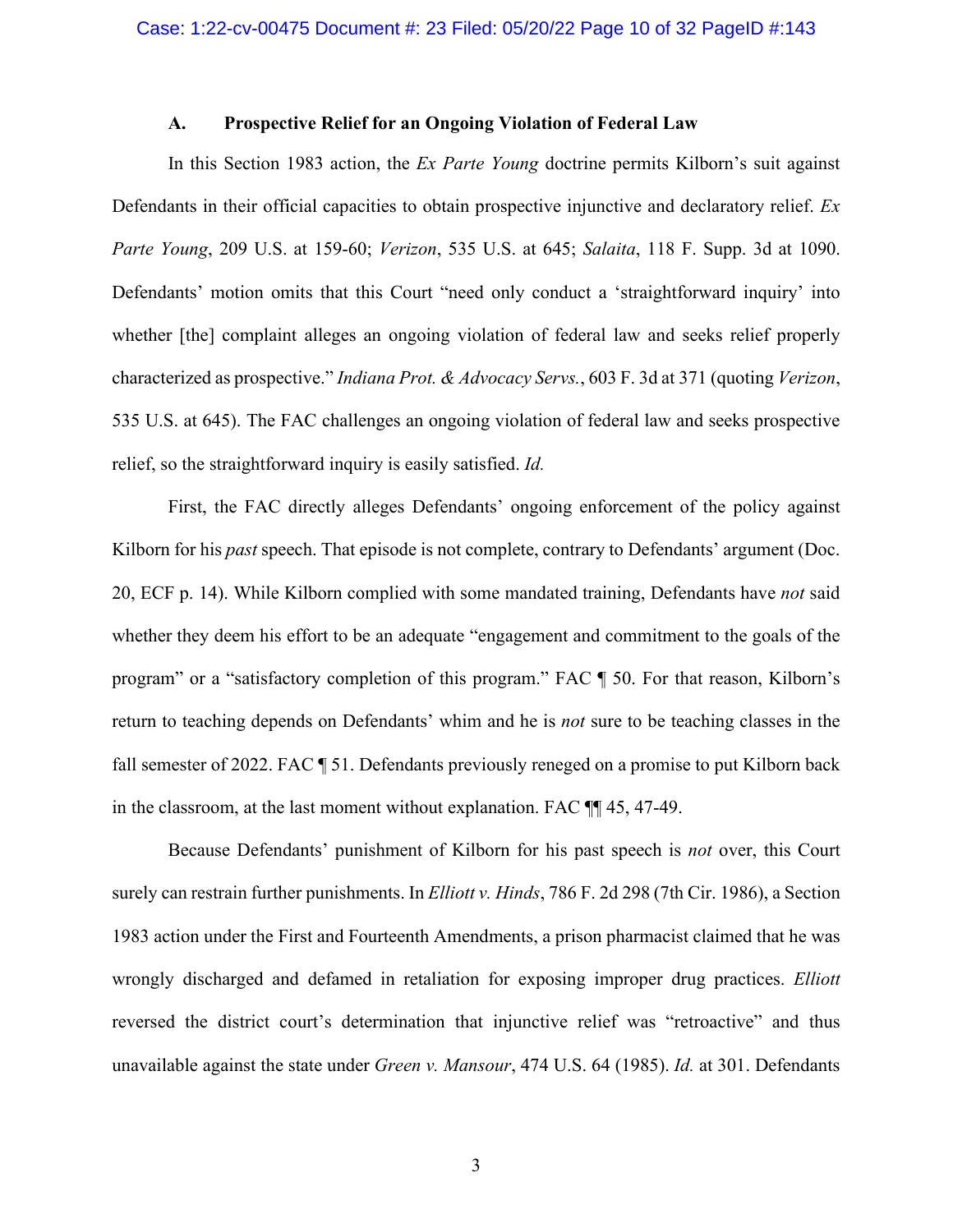#### Case: 1:22-cv-00475 Document #: 23 Filed: 05/20/22 Page 11 of 32 PageID #:144

here make the same argument from *Green*. Doc. 20, ECF p. 14. The Seventh Circuit rejected these arguments, holding that the *Ex Parte Young* doctrine applied:

<span id="page-10-4"></span><span id="page-10-3"></span>The injunctive relief requested here, reinstatement and expungement of personnel records, is clearly prospective in effect and thus falls outside the prohibitions of the Eleventh Amendment. The goal of reinstatement and the removal of damaging information from the plaintiff[']s work record is not compensatory; rather, it is to compel the state official to cease her actions in violation of federal law and to comply with constitutional requirements. Elliott's alleged wrongful discharge is a continuing violation; as long as the state official keeps him out of his allegedly tenured position the official acts in what is claimed to be derogation of Elliott's constitutional rights.

<span id="page-10-2"></span><span id="page-10-1"></span>*Elliott*, 786 F. 2d at 302. *See also Doe v. Purdue Univ.*, 2019 U.S. Dist. LEXIS 49926, \*5 (N.D. Ind. Mar. 25, 2019) (expelled students could seek reinstatement and expungement of records). Defendants cite *Green*, but there the governing statute had been amended and it was "undisputed that respondent's calculations thereafter have conformed to federal law." 474 U.S. at 65. Defendants also cite *Balder v. Meeder*, 2021 WL 1172243, \*4, 2021 U.S. Dist. LEXIS \*13 (N.D. Ill. Mar. 29, 2021), where the plaintiffs challenging past retaliatory acts of workplace discipline were not challenging the ongoing enforcement of an institutional policy.

<span id="page-10-0"></span>Here, Defendants assert Kilborn violated their unconstitutional policy and have not stopped their punishments, so injunctive and declaratory relief necessary to stop the punishments and bring Defendants into compliance with federal constitutional law is prospective. *Elliott*, 786 F. 2d at 302. That relief can include ordering Kilborn's return to the classroom, prohibiting further punishments, and correcting the false disciplinary record that Defendants now have on file.

Second, Kilborn can sue Defendants to stop unconstitutional enforcement of their policy against his *future* speech that is now being chilled. This is a classic *Ex Parte Young* case, where the threat of *future* enforcement of their policy is real and subject to the scrutiny of a federal court. The FAC allegations show Defendants' strong commitment to the vigorous enforcement of an unconstitutional policy against past and future speech. Kilborn cannot speak freely because he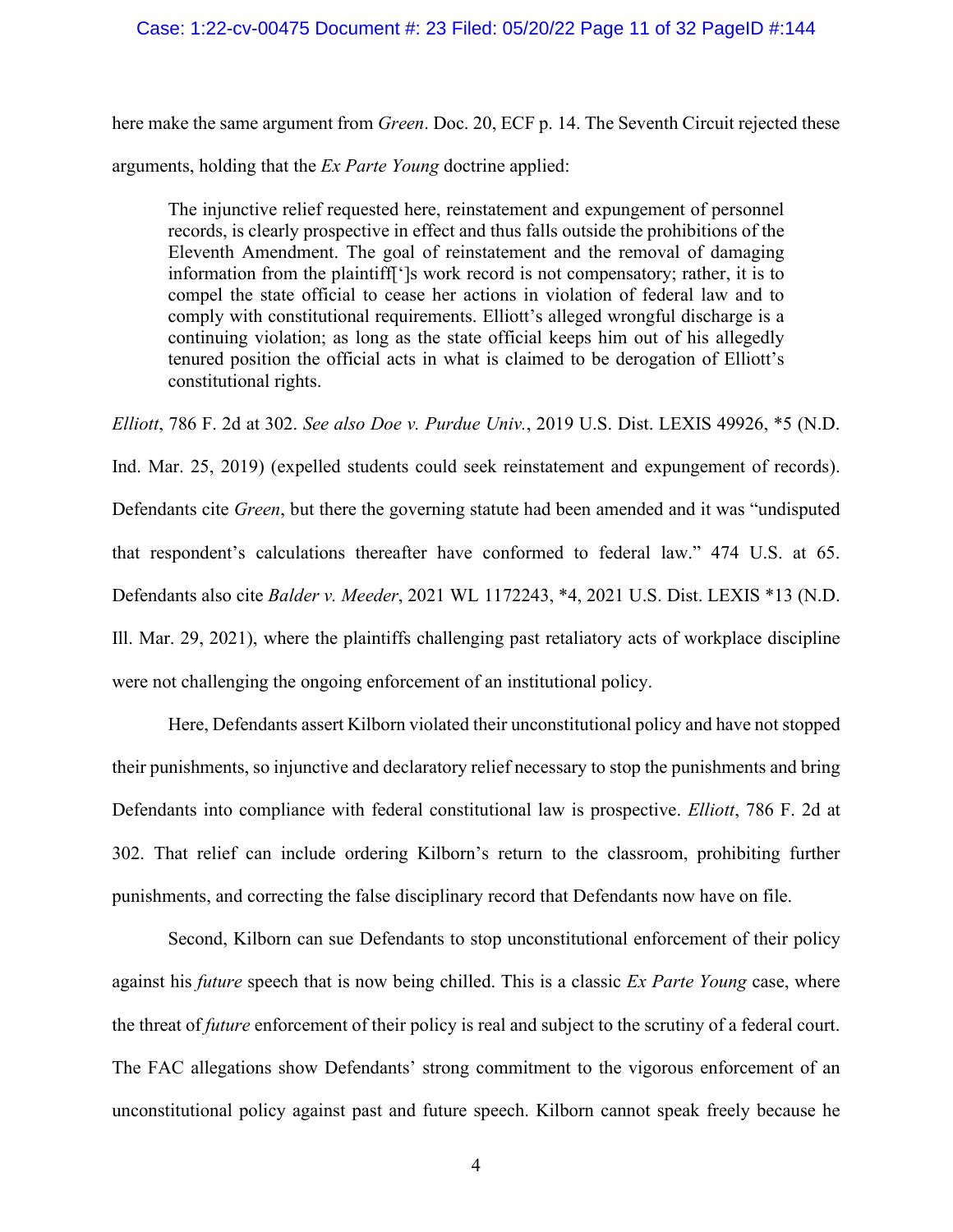#### <span id="page-11-3"></span>Case: 1:22-cv-00475 Document #: 23 Filed: 05/20/22 Page 12 of 32 PageID #:145

remains subject to the policy as a tenured UIC professor. *Ex Parte Young* expressly permitted an injunction suit against a state official tasked with enforcement of an unconstitutional state statute. 209 U.S. at 159-161. Kilborn's suit is proper to establish that the policy is unconstitutional and obtain declaratory and injunctive relief prohibiting further enforcement.

<span id="page-11-0"></span>The Eleventh Amendment is satisfied when the state official sued has "some connection with the enforcement of the act." *Id.* at 157. For example, *Entertainment Software Ass'n v. Blagojevich*, 469 F. 3d 641, 645 (7th Cir. 2006), applied *Ex Parte Young* to a suit against the Illinois Attorney General and affirmed a permanent injunction barring enforcement of a statute that violated First Amendment. Here, the positions of all five Defendants (in UIC's Office for Access and Equity and as heads of UIC and its law school) have the required connection with the enforcement of the unconstitutional policy, so all are proper defendants in a suit to enjoin its enforcement. FAC ¶¶ 10, 12-14, 29-32, 43-47.

<span id="page-11-2"></span><span id="page-11-1"></span>Kilborn's right to seek injunctive relief also is firmly grounded in First Amendment law. Defendants' policy is a chilling threat to Kilborn's speech in the especially sensitive context of legal professional higher education. The policy is unconstitutionally vague, overbroad, and a content-based restriction on speech. The Eleventh Circuit recently ordered a preliminary injunction against enforcement of an almost identical antiharassment policy by Florida university officials. *Speech First v. Cartwright*, 2022 U.S. App. LEXIS 11864, \*40 (11th Cir. May 2, 2022). There, as here, the challenged antiharassment policy is "staggeringly broad, and any number of statements some of which are undoubtedly protected by the First Amendment—could qualify for prohibition under its sweeping standards." *Id.* at \*33; *see also id.* at \*34-\*36 (discussing the unconstitutionally impermissible content-based nature of the policy). Defendants here have ignored the repeated and recent Supreme Court reminders of the "bedrock First Amendment principle" that "[s]peech may not be banned on the ground that it expresses ideas that offend." *Matal v. Tam*, 137 S. Ct. 1744,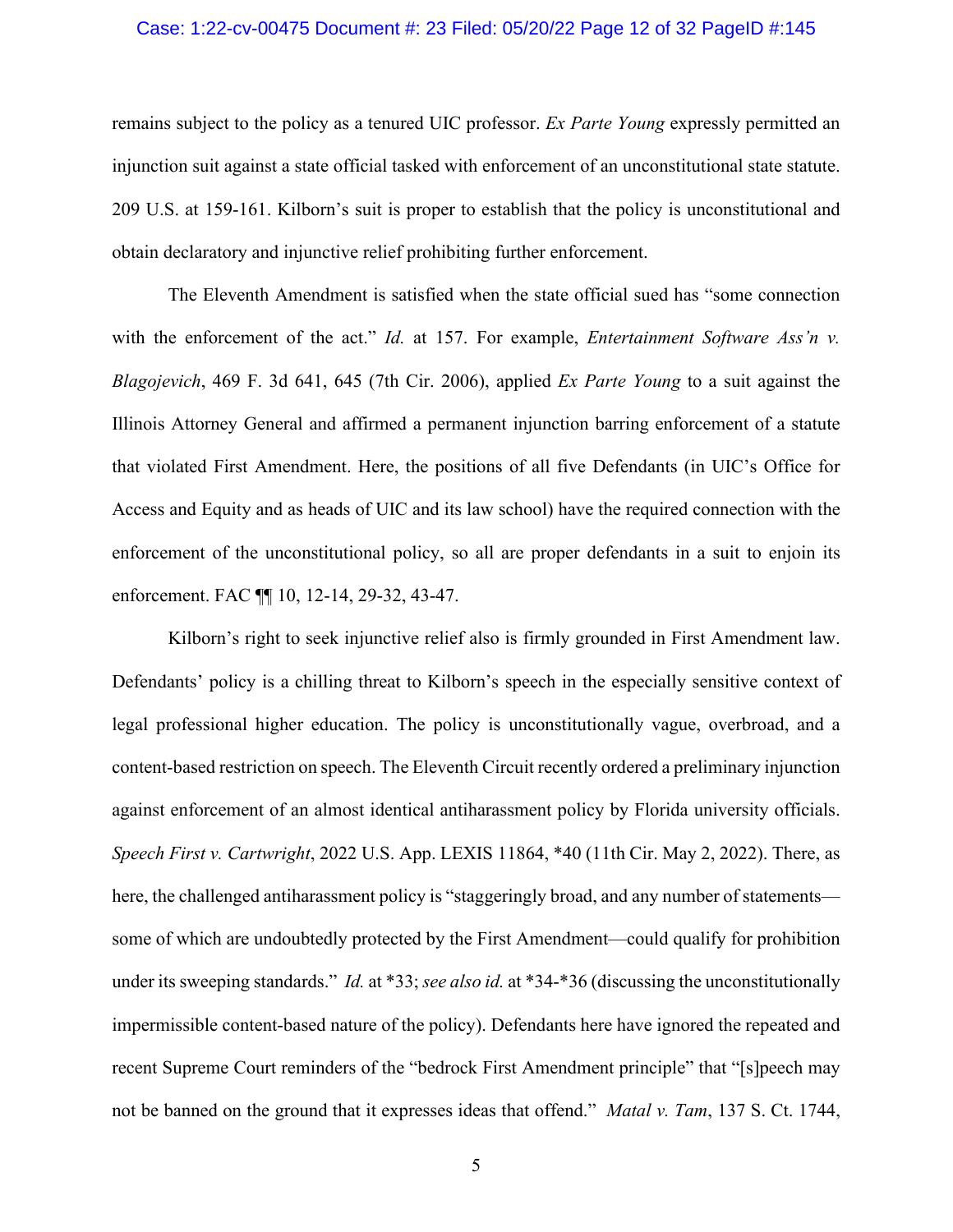#### <span id="page-12-1"></span>Case: 1:22-cv-00475 Document #: 23 Filed: 05/20/22 Page 13 of 32 PageID #:146

1751 (2017) (quoted in *Cartwright*, U.S. App. LEXIS 11864 at \*35). The First Amendment "protect[s] even hurtful speech on public issues to ensure that we do not stifle public debate." *Snyder v. Phelps*, 562 U.S. 443, 461 (2011).

<span id="page-12-0"></span>Defendant Amiridis's statement to the UIC community (FAC ¶ 43) has created confusion and fear regarding the enforcement of the policy. In response to two respectfully expurgated slurs referenced in a law school employment discrimination hypothetical, Amiridis boldly announced: "The use of words that disparage individuals based on identity or background is not necessary .... These actions are not acceptable in our educational settings from any member of the campus community." FAC ¶ 43. While it always has been clear that such words *directed at* individuals or groups with the intent of disparaging them is unlawful, this is not what Kilborn did, and it is entirely unclear where the boundaries of Amiridis's proscriptions lie.

<span id="page-12-2"></span>Kilborn remains subject to Defendants' further enforcement of the vague, unpredictable, and unconstitutional policy, exacerbated by Amiridis's vague and overbroad statement. Kilborn has never been told what he should have done differently, despite asking many times. Kilborn now has no way of reasonably predicting what statement (in his classes, service, or scholarship) might be regarded as undefined "harassment" of members of the broad range of social identity groups catalogued in the policy. Kilborn now fears covering several key cases in future Civil Procedure courses. There are cases including references to racial slurs, such as the recently decided *Woods v. Cantrell*, 29 F.4th 284, 285 (5th Cir. 2022), which included *exactly* the same abbreviated slur in the employment discrimination context that started the Defendants' actions against Kilborn: "Woods's complaint specifically alleges that in the presence of other employees, Woods's supervisor ... directly called him a 'Lazy Monkey A<sub>\_\_</sub> N<sub>\_\_\_\_</sub>.'" Other cases cast Black people and members of many other social identity groups in a light that some might regard as unfavorable in some vague respect. Kilborn also fears speaking with students and even voicing opinions in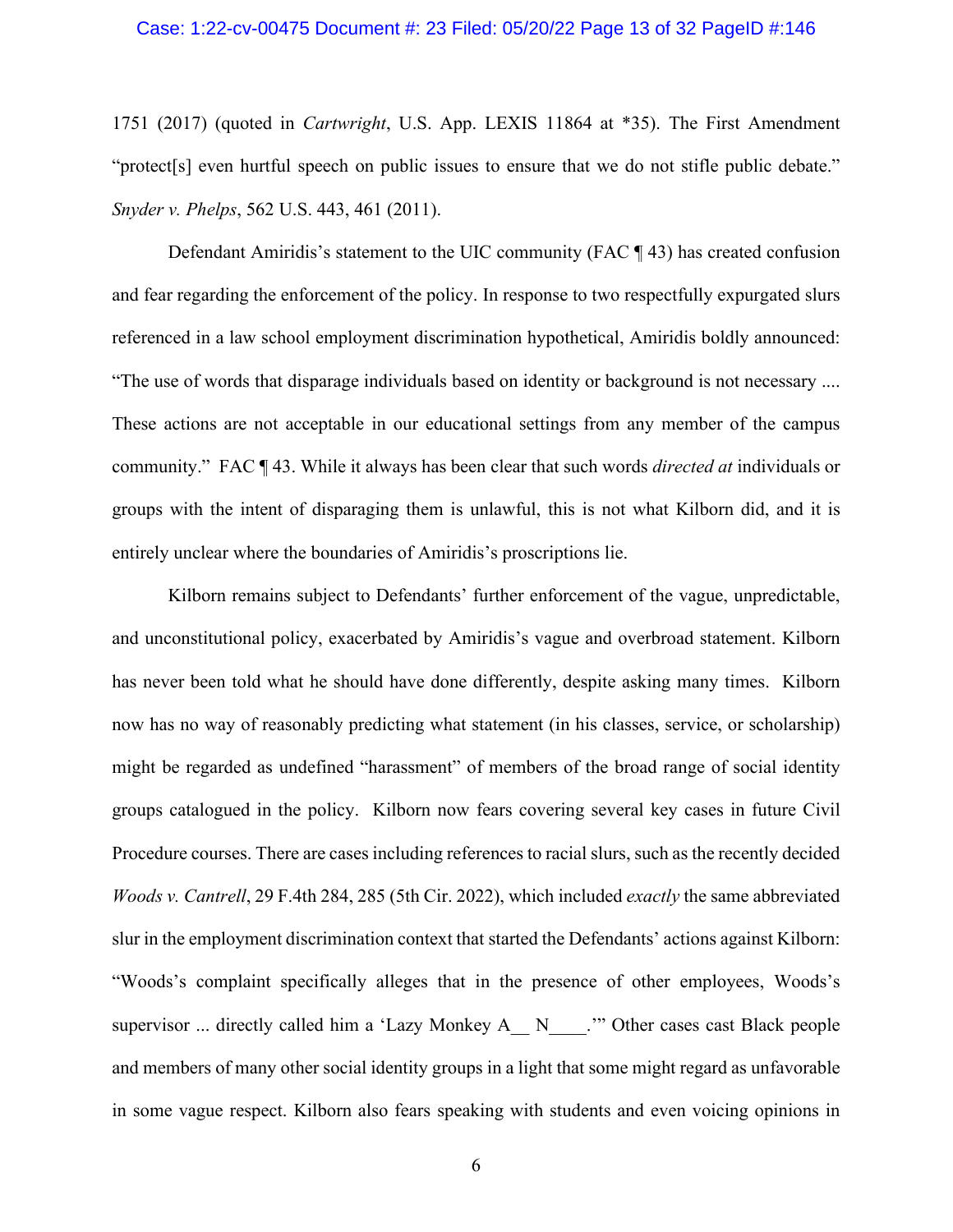#### Case: 1:22-cv-00475 Document #: 23 Filed: 05/20/22 Page 14 of 32 PageID #:147

faculty meetings, not knowing what utterance might be misrepresented as "harassment," as defined arbitrarily, retrospectively, and with no advance warning by Defendants. The chilling effect of Defendants' policy is undeniable, and the threat of prosecution is ever present.

If a law professor is fearful of interference by administrators with no knowledge of the law, the legal profession, or legal education, and thus cannot feel free to discuss honestly the evolving landscape of cases involving race and other key social issues in the civil procedural context, a bedrock aspect of the First Amendment has been dangerously eroded. Several other courts have recognized this ongoing problem in very similar situations in just the past several months, as a rash of administrative interference based on challenged speech in university education has swept the country. *See, e.g., Speech First v. Cartwright*, *supra*; *Hiers v. Bd. of Regents of Univ. of N. Texas Sys.*, 2022 WL 748502, 2022 U.S. Dist. LEXIS 43617 (E.D. Tex. Mar. 11, 2022); *Austin v. Univ. of Florida Bd. of Trustees*, 2022 WL 195612, 2022 U.S. Dist. LEXIS 11733 (N.D. Fla. Jan. 21, 2022); J*ackson v. Wright*, 2022 WL 179277, 2022 U.S. Dist. LEXIS 8684 (E.D. Tex. Jan. 18, 2022); *Meriwether v. Hartop*, 992 F. 3d 492 (6th Cir. 2021).

<span id="page-13-8"></span><span id="page-13-7"></span><span id="page-13-6"></span><span id="page-13-5"></span><span id="page-13-4"></span><span id="page-13-3"></span><span id="page-13-2"></span><span id="page-13-1"></span><span id="page-13-0"></span>Defendants cannot avoid judicial scrutiny of their unconstitutional policy that mirrors other policies denounced by courts around the country. This Court can grant declaratory and injunctive relief to stop Defendants from continuing to enforce their unconstitutional policy against Kilborn. *See Verizon*, 535 U.S. at 645 ("The prayer for injunctive relief — that state officials be restrained from enforcing an order in contravention of controlling federal law — clearly satisfies our 'straightforward inquiry.'"); *Littler v. Wallace*, 2019 U.S. Dist. LEXIS 96570, \*3-\*4 (N.D. Ind. June 10, 2019). In contrast, Defendants' other citations (Doc. 20, p. 15) do not support the invocation of the Eleventh Amendment. *Judicial Watch, Inc. v. King*, 2014 WL 12755049, 2014 U.S. Dist. LEXIS 65302, \*3-\*4 (S.D. Ind. May 13, 2014), had no ongoing violation of law because Indiana passed new legislation after the case was filed, as was the case in *Green*, 474 U.S. at 65.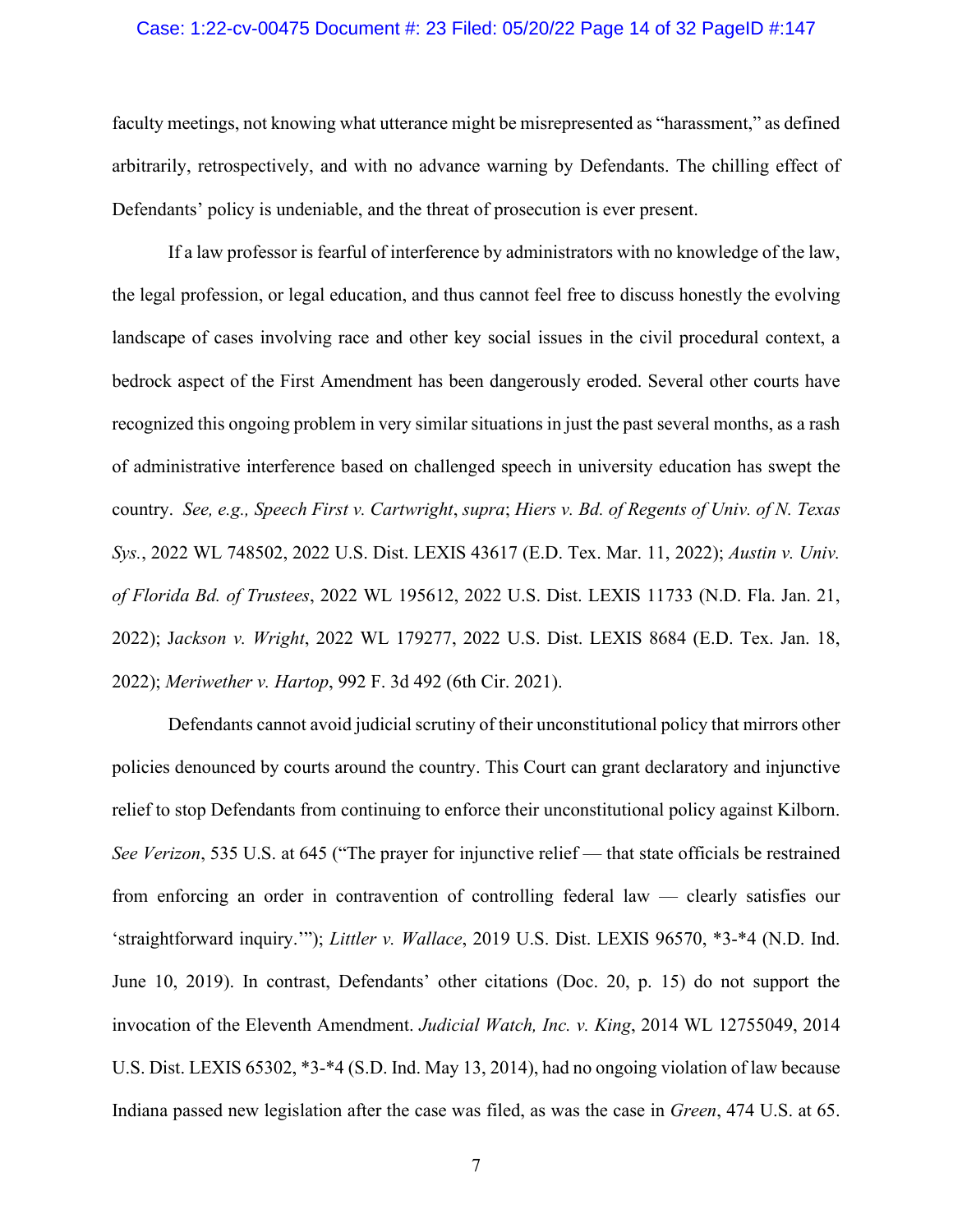<span id="page-14-3"></span>In *Harden v. Board of Tr. of E. Ill. Univ.*, 2013 WL 6248500, \*8, 2013 U.S. Dist. LEXIS 170252, \*19 (C.D. Ill. Dec. 2, 2013), the plaintiff was seeking damages and a declaratory judgment for past discrimination. The declaratory judgment was not tied to an injunction or other prospective relief.

#### **B. The State-Law Claims Are Not Official-Capacity Claims**

<span id="page-14-0"></span>The Eleventh Amendment does not apply to Kilborn's claims under Illinois state law because Kilborn is not suing Defendants in their official capacities, he does not seek damages against UIC, and he does not seek any injunctive relief under state law. Kilborn's state-law claims are the plain-vanilla torts presented in Counts IV, V, and VI, all of which give Kilborn a right to damages against Defendants in their individual capacities.

<span id="page-14-6"></span><span id="page-14-5"></span>Given the nature of Kilborn's state-law claims, Defendants' citation of *Pennhurst St. Sch. & Hosp. v. Halderman*, 465 U.S. 89, 106 (1984) (Doc. 20, ECF p. 15) is not relevant. The Eleventh Amendment does not bar claims under state law against individual defendants, even if they work for a state. *Terry v. Burke*, 589 F. Supp. 853, 856 (N.D. Ill. 1984) (applying *Pennhurst*). As Defendants' cited cases make clear, "the key issue in determining whether the eleventh amendment is a bar to a particular lawsuit is whether the state is the real party in interest. If it is not, the eleventh amendment presents no bar to the suit, for it is not an action against the state." *Id.* at 855. Individual-capacity tort claims under Illinois law, against employees of Illinois entities, are permitted in federal court. *Id.* at 866; *Goka*, 625 F. Supp. at 323-24.

#### <span id="page-14-2"></span><span id="page-14-1"></span>**II. ILLINOIS SOVEREIGN IMMUNITY DOES NOT APPLY**

<span id="page-14-7"></span><span id="page-14-4"></span>Kilborn's state-law claims in this action are tort claims for damages against the individual Defendants that are not subject to exclusive jurisdiction in the Illinois Court of Claims. A federal court applies Illinois law on the issue of Illinois sovereign immunity. *Murphy v. Smith*, 844 F. 3d 653, 658 (7th Cir. 2016). *Murphy* applied the same three-part test relied on by Defendants (Doc. 20, ECF p. 17), from *Healy v. Vaupel*, 549 N.E. 2d 1240, 1247 (Ill. 1990). *Id.* at 658. *Murphy* also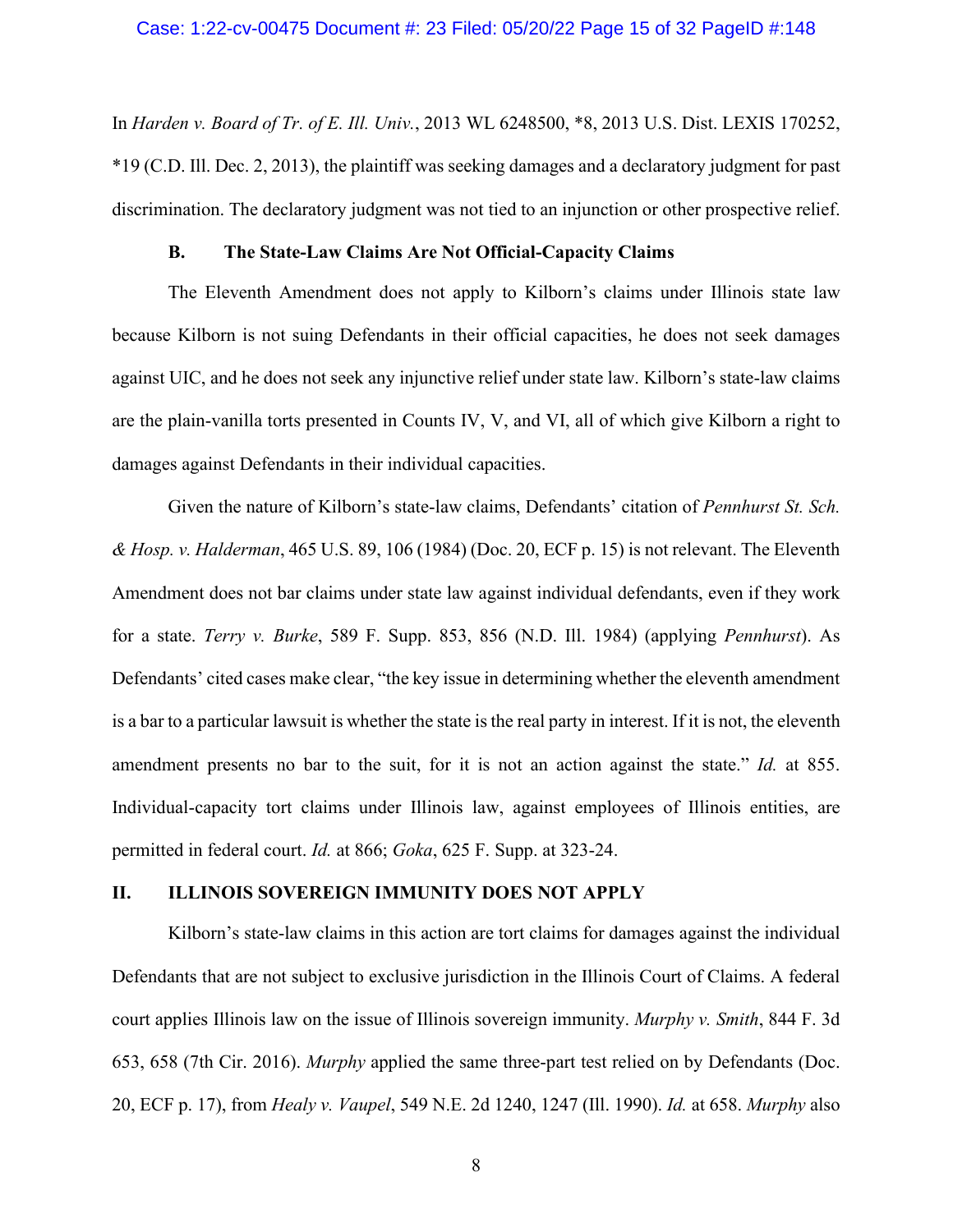#### Case: 1:22-cv-00475 Document #: 23 Filed: 05/20/22 Page 16 of 32 PageID #:149

applied subsequent Illinois precedents on sovereign immunity, including *Leetaru v. Board of Tr.* 

*of Univ. of Ill.*, 32 N.E. 3d 583 (Ill. 2015), and *Fritz v. Johnston*, 807 N.E. 2d 461 (Ill. 2004).

Defendants' motion ignores *Murphy* and fails to acknowledge, much less address, an "important exception" to Illinois immunity law that requires denial of their immunity claim:

<span id="page-15-3"></span><span id="page-15-2"></span><span id="page-15-1"></span><span id="page-15-0"></span>This case is governed by an important exception to sovereign immunity in suits against state officials or employees. If the plaintiff alleges that state officials or employees violated "statutory or constitutional law," "[s]overeign immunity affords no protection." *Healy*, 549 N.E. 2d at 1247. "This exception is premised on the principle that while legal official acts of state officers are regarded as acts of the State itself, illegal acts performed by the officers are not." *Leetaru*, 32 N.E. 3d at 596.

*Murphy*, 844 F. 3d at 658-59. Here, because Kilborn alleges that Defendants "acted 'in violation of statutory or constitutional law,' sovereign immunity does not bar his state-law claims." *Id.* at 660 (quoting *Fritz*, 807 N.E. 2d at 467; *Healy*, 549 N.E. 2d at 1247).

The gist of Defendants' argument is that they were 'just doing their jobs' as UIC officials. Doc. 20, ECF pp. 17-18. They assert that the FAC concedes this, as it says in places that "UIC" and its "Office for Access and Equity" took actions. Doc. 20, ECF p. 18. But these institutions can act only through individual agents, in this case the Defendants, who are not shielded by immunity from responsibility for their own tortious conduct. To enjoy immunity, Defendants would have to establish that they acted only within the proper scope of their *legal and official* authority, i.e., without violating any constitutional or statutory law.

<span id="page-15-4"></span>The FAC alleges violations of both. First, it alleges that Defendants violated constitutional law under the First, Fifth, and Fourteenth Amendments by taking illegal actions against Kilborn as punishment for protected speech. FAC Counts I, III. Second, it also alleges that Defendants' same actions violated the University of Illinois Statutes promulgated under the University of Illinois Act. FAC Count II, ¶¶ 62-66. *See* 110 ILCS 305/1. Defendants concede that the University Statutes are by-laws having the force of administrative law. Doc. 20, ECF p. 25. The allegations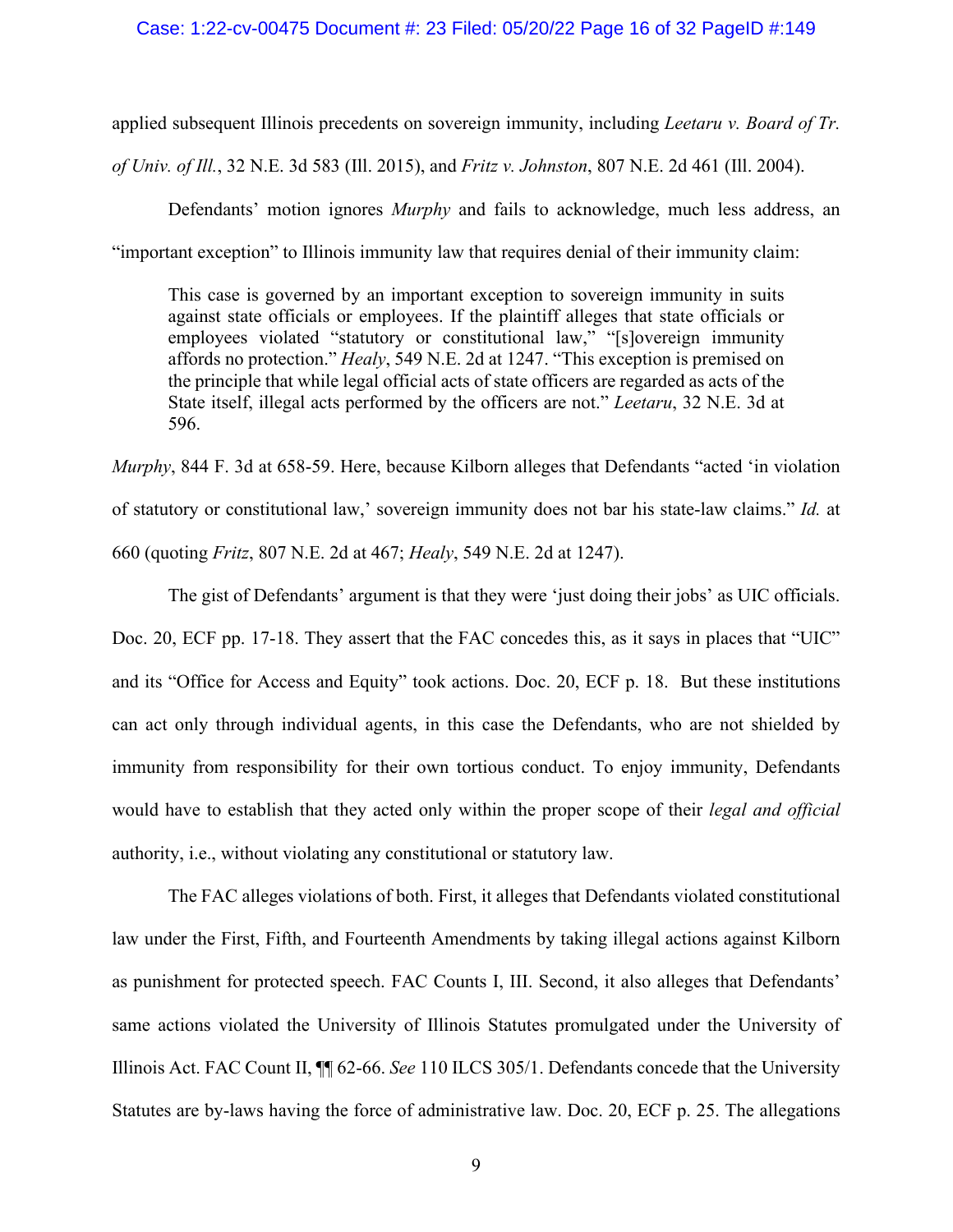#### Case: 1:22-cv-00475 Document #: 23 Filed: 05/20/22 Page 17 of 32 PageID #:150

in Count II support the contention that Defendants exceeded their statutory powers under the Illinois Statutes. Defendants cannot claim Illinois sovereign immunity for actions that violated both statutory and constitutional law. Kilborn's state-law tort claims (FAC Counts IV, V, VI) are based on the same actions of Defendants that violated constitutional law and exceeded Defendants' authority under University of Illinois Statutes, so Defendants are not immune under Illinois law.

<span id="page-16-8"></span><span id="page-16-5"></span><span id="page-16-3"></span>Defendants ignore the ample authorities denying immunity for state-law tort claims tied to constitutional violations by state officials, a common feature of Section 1983 actions. *See*, *e.g.*, *Murphy*, 844 F. 3d at 660 (Eighth Amendment and Illinois battery claims); *Goka*, 625 F. Supp. at 324 (same); *Whitlock v. Brueggeman*, 682 F. 3d 567, 589-90 (7th Cir. 2012) (Fifth Amendment due-process claims and state-law claims); *Peirick v. Dudek*, 2020 U.S. Dist. LEXIS 211438, \*7 (N.D. Ill. Nov. 12, 2020) (Fourth Amendment and Illinois malicious prosecution claims).

<span id="page-16-9"></span><span id="page-16-7"></span><span id="page-16-6"></span><span id="page-16-2"></span>Defendants' cited immunity cases involve claims against state officials that did not involve a constitutional or statutory violation. *Healy*, *supra*, involved claims of negligence causing personal injuries. Likewise, *Benning v. Board of Regents of Regency Univ.*, 928 F. 2d 775 (7th Cir. 1991), involved claims of negligence causing a lab explosion. *Turpin v. Koropchak*, 567 F. 3d 880 (7th Cir. 2009), involved a demand for specific performance and claims of tortious interference with a prospective employer. *Murphy*, 844 F. 3d at 658-59, cites those distinguishable cases. In *Jackson v. Illinois Dep't of Com. & Econ. Opp.*, 2019 WL 293377, 2019 U.S. Dist. LEXIS 10588 (C.D. Ill. Jan. 23, 2019), the court did not address *Murphy* or the important exception to immunity.

#### <span id="page-16-4"></span><span id="page-16-1"></span><span id="page-16-0"></span>**III. PLAINTIFF HAS ADEQUATELY PLED HIS CONSTITUTIONAL CLAIMS**

#### **A. Plaintiff Has Adequately Described the Involvement of Each Defendant**

Plaintiff's references to "Defendants" are appropriate because each Defendant participated in the misconduct described in the FAC. Defendant Amiridis is the Chancellor, responsible for all administrative policy at the university, including the OAE and the policy at issue here. The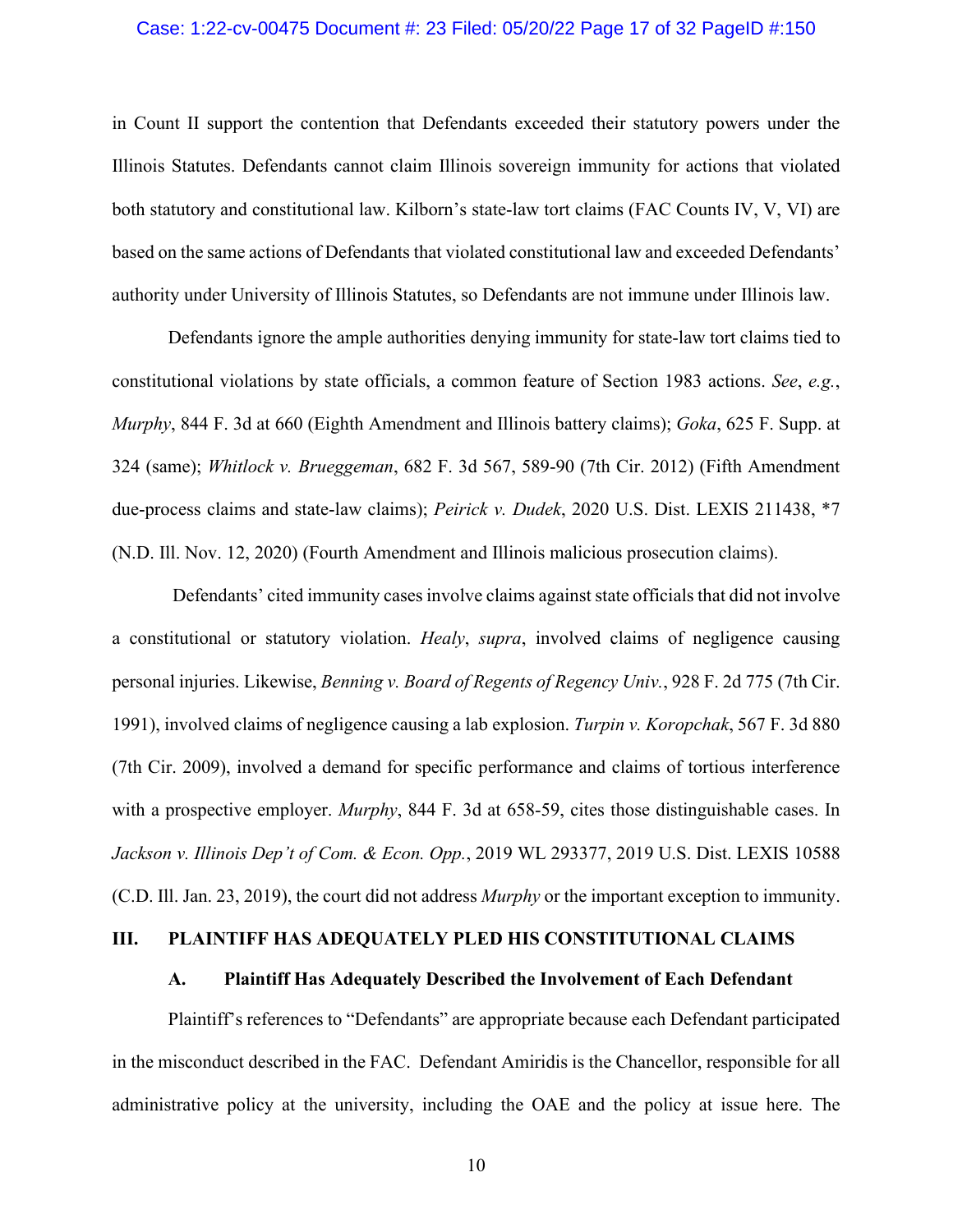#### Case: 1:22-cv-00475 Document #: 23 Filed: 05/20/22 Page 18 of 32 PageID #:151

allegations concerning the conduct of the OAE also implicate Defendants Davidson, Kamm, and Bills (FAC, ¶¶10, 12, 13), because each of these people participated in the violations directly or they directly and improperly supervised the conduct at issue. The FAC alleges: "All Defendants participated in creating the findings letters…." (FAC, ¶39). The letter itself, and its accompanying transmittal letter (FAC, Ex. A), explicitly show the involvement of Defendants Kamm, Bills and Davidson, all of whom were part of the OAE, in the underlying "investigation."

Defendant Amiridis also authored and sent the email blast along with the investigation report to the entire "UIC Community." (FAC, ¶43). While Plaintiff inadvertently did not attach that letter to the Amended Complaint, the letter itself (Ex. A, which is still posted on UIC's website) was co-authored by Defendant Spanbauer. "[O]n a motion to dismiss, the Court may consider 'documents attached to the Complaint, documents that are critical to the complaint and are referred to in it, and information that is subject to proper judicial notice.'" *Sullivan v. Bickler*, 360 F. Supp. 3d 778, 781, n.1 (N.D. Ill. 2019) (quoting *Geinosky v. City of Chi.*, 675 F. 3d 743, 745 n. 1 (7th Cir. 2012). See also *Hecker v. Deere & Co.,* 556 F. 3d 575, 582-83 (7th Cir. 2009) (affirming of a "liberal standard" in noticing material outside of the complaint).<sup>[2](#page-17-4)</sup>

<span id="page-17-3"></span><span id="page-17-2"></span><span id="page-17-1"></span><span id="page-17-0"></span>Defendants Amidiris and Spanbauer's email blast (Ex. A) shows that, at a minimum, they endorsed or condoned the actions of Davidson, Kamm, and Bills acting for the OAE. That alone meets the standard for supervisory liability in a Section 1983 action. *Chavez v. Ill. State of Police*, 251 F. 3d 612, 651 ( $7<sup>th</sup>$  Cir. 2001) ("The Supervisors must know about the conduct and facilitate it, approve it, [or] condone it ...."). Defendant Spanbauer also is identified as meting out additional punishment in late 2021. (FAC, ¶¶46-50). The FAC's reference to "other Defendants" in the BTAT's evaluation of Kilborn as a "threat" (FAC, ¶¶22, 28) also implicates Defendants Bills and

<span id="page-17-4"></span><sup>&</sup>lt;sup>2</sup> Plaintiff intends to seek leave to correct his Amended Complaint to attach that letter (Ex. A).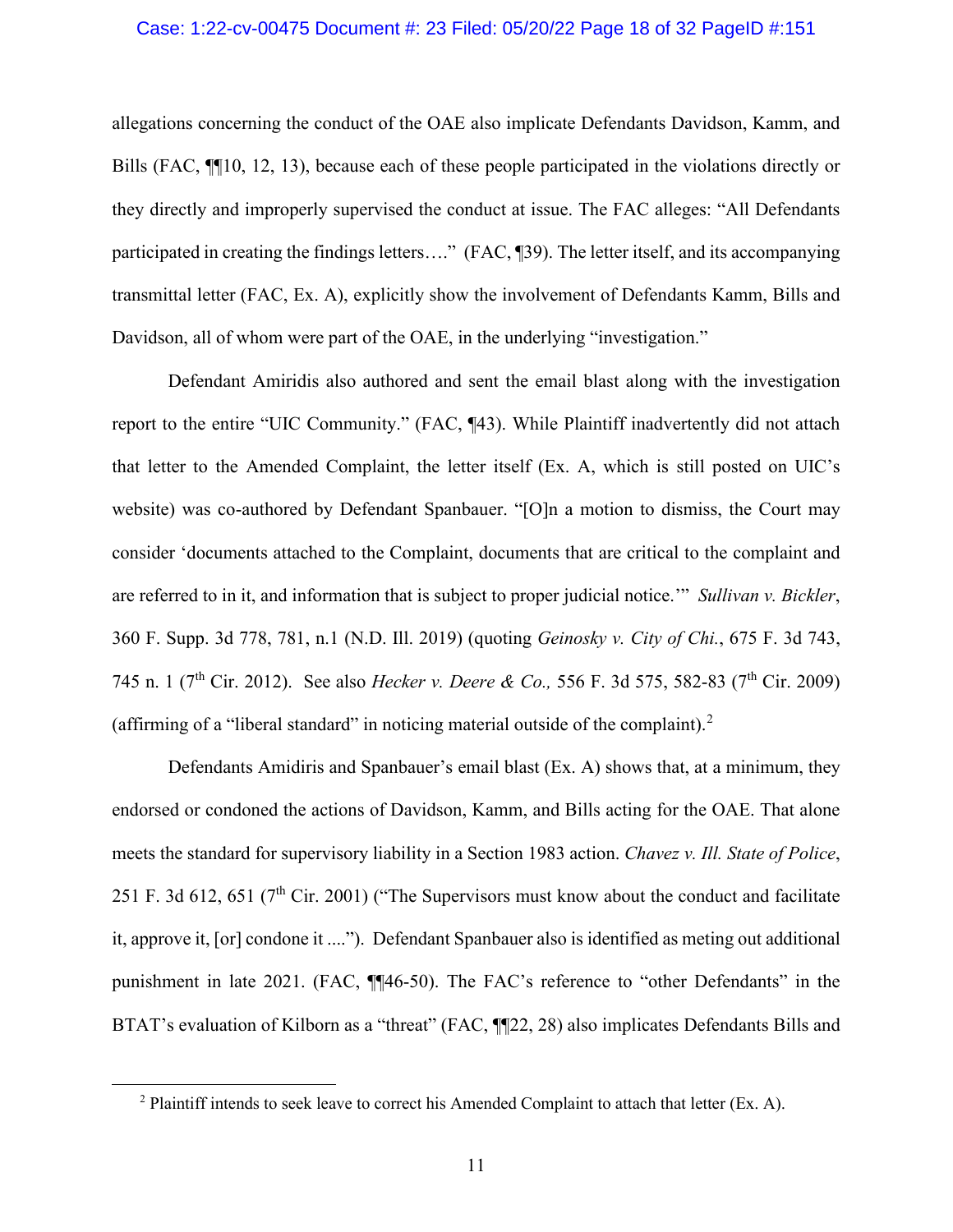#### Case: 1:22-cv-00475 Document #: 23 Filed: 05/20/22 Page 19 of 32 PageID #:152

Kamm, who are two of the "core members" of the BTAT, according to UIC's public website. (*https://oae.uic.edu/btat-e*).

#### <span id="page-18-2"></span>**B. Plaintiff Has Stated a Claim for Violation of the First Amendment**

<span id="page-18-0"></span>Defendants' reliance on *Garcetti v. Ceballos*, 547 U.S. 410 (2006) is misplaced. Justice Souter's dissent in that case signaled his concern about its possible extension to the university setting: "I have to hope that today's majority does not mean to imperil First Amendment protection of academic freedom in public colleges and universities, whose teachers necessarily speak and write 'pursuant to official duties.'" 547 U.S. at 438. The majority expressly reassured that "we need not, and for that reason do not, decide whether the analysis we conduct today would apply in the same manner to a case involving speech related to scholarship or teaching." *Id.* at 425. This is just such a case, involving a public university law professor's speech related to teaching about race discrimination, civil rights litigation, and appropriate approaches to dispute resolution in this fraught context. Defendants have ignored all of the recent case law on this issue and rely instead on cases involving elementary school teachers or non-educational speech.

#### <span id="page-18-6"></span><span id="page-18-4"></span><span id="page-18-3"></span>**1. Kilborn's Speech as a Public University Law Professor is Protected**

<span id="page-18-5"></span><span id="page-18-1"></span>A long line of Supreme Court jurisprudence has strongly suggested "a special niche in our constitutional tradition" for higher education speech. *See, e.g., Grutter v. Bollinger,* 539 U.S. 306, 329 (2003); *Tinker v. Des Moines Indep. Comm'ty Sch. Dist.* 393 U.S. 503, 509 (1969); *Keyishian v Board of Regents of Univ. of State of NY*, 385 U.S. 589, 603 (1967) ("Our Nation is deeply committed to safeguarding academic freedom…. That freedom is therefore a special concern of the First Amendment, which does not tolerate laws that cast a pall of orthodoxy over the classroom."). The Supreme Court recently reconfirmed its commitment to First Amendment protections and resistance to administrative restrictions on speech in the secondary school context. *Mahanoy Area School District v. B.L.*, 141 S. Ct. 2038 (U.S. 23 June 2021) (striking down a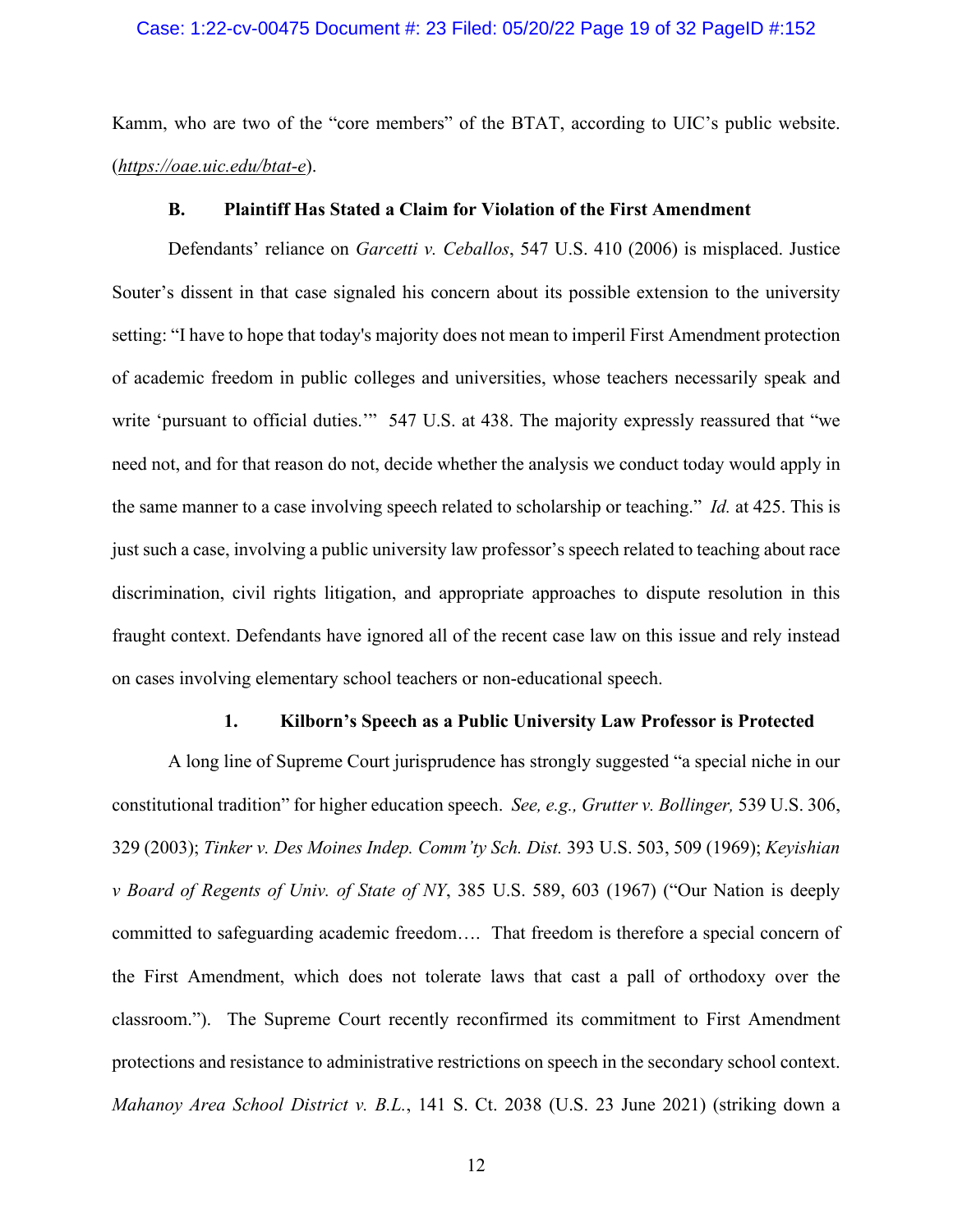#### Case: 1:22-cv-00475 Document #: 23 Filed: 05/20/22 Page 20 of 32 PageID #:153

"substantial disruption" standard for restricting speech, similar to the "substantially interferes" standard applied by UIC in this case).

<span id="page-19-9"></span><span id="page-19-7"></span><span id="page-19-4"></span><span id="page-19-3"></span><span id="page-19-2"></span><span id="page-19-0"></span>Consequently, since *Garcetti*, *every* Court of Appeals opinion addressing this question has declined to apply any lesser protection to public university professors' right to free speech in their educational "public duties." *Speech First, supra,* 2022 U.S. App. LEXIS 11864 at \*38 n. 6; *Meriwether, supra,* 992 F. 3d at 504-06; *Buchanan v. Alexander*, 919 F. 3d 847, 852-53 (5th Cir. 2019); *Demers v. Austin*, 746 F. 3d 402, 411-12 (9th Cir. 2014) (concluding "'*Garcetti* does not indeed, consistent with the First Amendment, cannot—apply to teaching ... performed 'pursuant to the official duties' of a teacher and professor.'"); *Adams v. Trustees of Univ. N. Carolina– Wilmington*, 640 F. 3d 550, 561-64 (4th Cir. 2011). Speech strikingly similar to that presented in this case has been protected under the First Amendment in no uncertain terms. *Hardy v. Jefferson Comm. College*, 260 F. 3d 671, 683 (6th Cir. 2001) (protecting discussion including gender and racial slurs, concluding "Given this court's in depth analysis of the protections available to one using the 'N' word in an academic context, reasonable school officials should have known that such speech ... is protected by the First Amendment.").

<span id="page-19-8"></span><span id="page-19-6"></span><span id="page-19-5"></span><span id="page-19-1"></span>Defendants fail to acknowledge any of these authorities and rely instead upon inapposite cases. Like *Garcetti* itself, *Puppala v. Will County Comm. Health Ctr.,* 2010 WL 3893847 (N.D. Ill. Sept. 30, 2010), had no connection to education, and *Hatcher* v. *Bd of Trs. of S. Ill. Univ.*, 829 F. 3d 531, 538-39 (7th Cir. 2016) involved speech wholly unrelated to teaching. *Brown v. Chicago Bd. Of Educ.*, 824 F. 3d 713 (7<sup>th</sup> Cir. 2016), involved a teacher at an elementary school, where speech is widely accepted to be subject to greater control by public officials. There, the Seventh Circuit specifically distinguished *Demers v. Austin, supra*, as involving "speech in a university setting, not a primary or secondary school," explaining, "academic freedom in a university is 'a special concern of the First Amendment.'" *Brown*, 824 F. 3d at 716. Both of these distinguishing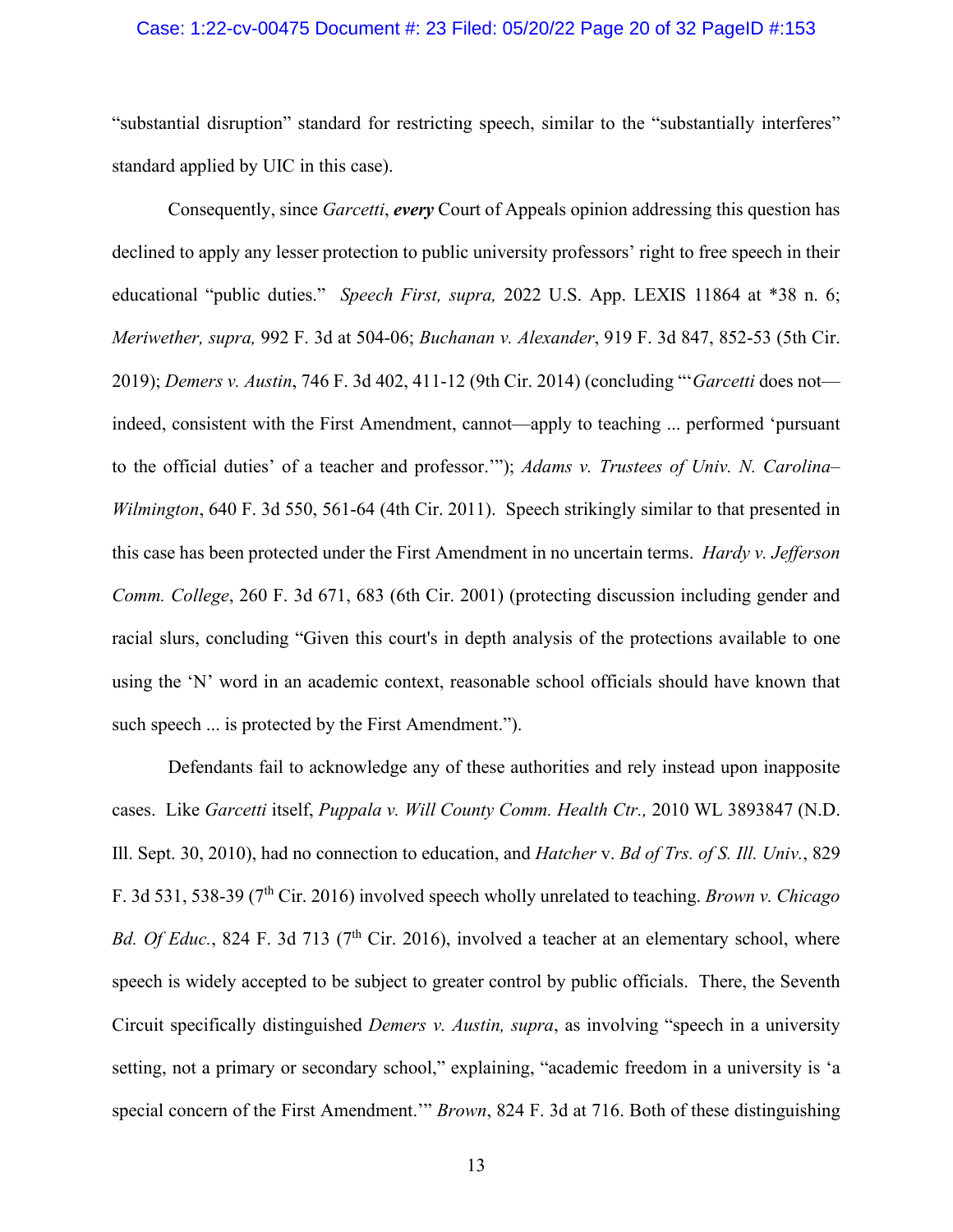#### Case: 1:22-cv-00475 Document #: 23 Filed: 05/20/22 Page 21 of 32 PageID #:154

limitations distinguish *Bryant v. Gardner*, 587 F. Supp. 951 (N.D. Ill. 2008) (high school teacher/coach's complaint about open gym cancellation, basketball spending, resource allocation).

#### <span id="page-20-4"></span><span id="page-20-3"></span><span id="page-20-2"></span><span id="page-20-1"></span>**2. Kilborn's Speech Was a Matter of Public Concern**

<span id="page-20-0"></span>Rather than *Garcetti*, the so-called *Pickering-Connick* framework applies a balancing test in evaluating a public university employer's restriction of a professor-employee's job-related speech, as illustrated in the many cases cited above. *See, e.g., Meriwether*, *supra,* 992 F. 3d at 507 *et seq.*; *Salaita, supra*, 118 F. Supp. 3d at 1083. The first prong of that test (carried over from *Garcetti*), is whether the public university professor was speaking "on a matter of public concern."

<span id="page-20-5"></span>"[A] teacher's in-class speech about 'race, gender, and power conflicts' addresses matter of public concern." *Meriwether*, *supra,* 992 F. 3d at 508 (quoting *Hardy*, 260 F. 3d at 679). This is clearly the context that the FAC describes. Kilborn's use of "n\_\_\_" and "b\_\_\_" in his Civil Procedure exam question was neither random nor gratuitous. A significant theme in that class was Kilborn's engagement of his students in dialogue about discrimination in the context of civil rights litigation. Indeed, most of Defendants' other purported bases for their improper conclusion that Kilborn violated UIC's nondiscrimination policy came from other instances of in-class conversation about racial discrimination in the litigation context: "refer[ing] to racial minorities as 'cockroaches' and denounc[ing] racial minorities' participation in civil rights claims," using "African American Vernacular English" in describing racial profiling of Black males in traffic stops, "generalizing about minority participation in litigation" and referring to "implicit bias" in assessing the litigation position of a corporate board accused of racial discrimination. (FAC ¶¶ 35- 36, FAC Exs. A, C). While Defendants mischaracterize and falsify these statements attributed to Kilborn (see FAC  $\P$  35-36), the constant theme is the discussion of actual or perceived racial discrimination in the litigation context, a matter of public concern of the highest order. Discussion of occurrences of racial slurs in the workplace, cited in abbreviated from in the context of legal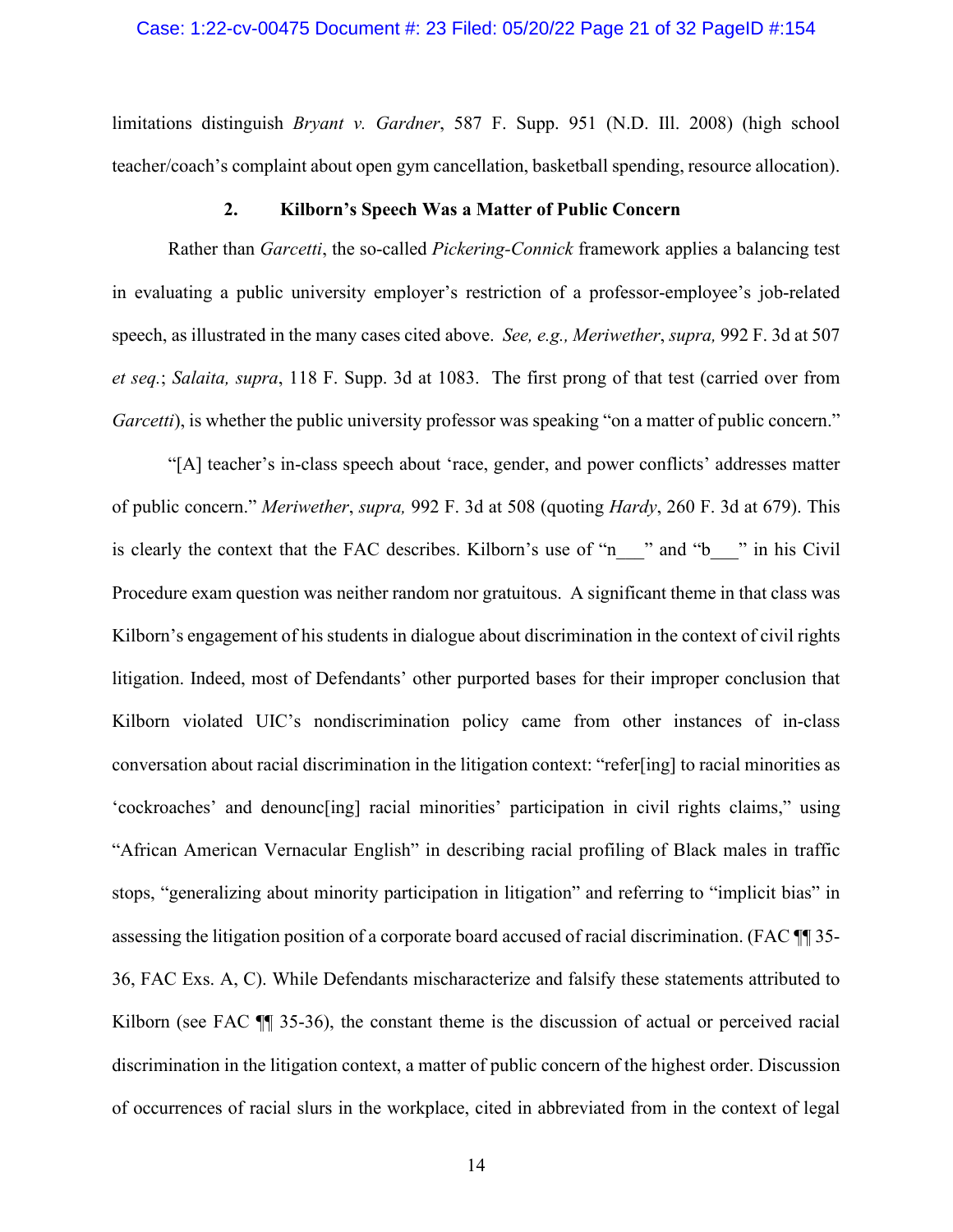#### Case: 1:22-cv-00475 Document #: 23 Filed: 05/20/22 Page 22 of 32 PageID #:155

<span id="page-21-4"></span>analysis of civil procedure, are quite clearly by their very nature "matters of public concern." *See Woods, supra,* 2022 U.S. App. LEXIS 7803 at \*3.

#### <span id="page-21-3"></span><span id="page-21-2"></span>**3. Compelled Speech**

<span id="page-21-0"></span>In addition to stating a claim for being punished for protected speech, in Count I, Plaintiff has also stated a claim for compelled speech. "Compelled speech 'penalizes the expression of particular points of view and forces speakers to alter their speech to conform with an agenda that they do not set.'" *Entm't Software Ass'n v. Blagojevich*, 404 F. Supp. 2d 1051, 1082 (N.D. Ill. 2005), *aff'd*, 463 F. 3d 641 (7th Cir. 2006) (quoting *Pac. Gas & Elec. Co. v. Pub. Util. Comm'n of Calif.*, 475 U.S. 1, 9 (1985)). Here, Kilborn was compelled to express his "commitment to the goals of the [diversity sensitivity] program". (FAC, ¶¶ 50, 56). Defendants quibble about the nature of these goals and the way Kilborn was required to express his commitment to them, but Defendants have refused to reveal whether he has satisfactorily complied with their mandate in order to be reinstated in the classroom (FAC ¶ 50). Kilborn was compelled to undertake the course and actively engage in discussion of themes with which he adamantly disagreed, he was forced to participate and acknowledge that his behavior merited corrective "training," and he now fears further persecution on the basis that he failed to say what Defendant demanded to hear. The precise nature and extent of Defendants' compulsion of Kilborn's speech remains fluid due to Defendants' own furtive behavior.

#### **C. Plaintiff Has Adequately Pled a Procedural Due Process Violation**

<span id="page-21-1"></span>Defendants' sole challenge to the Due Process claim (FAC Count III) is that Kilborn's suspension with pay does not represent a cognizable injury to a property interest. However, Defendants ignore the fact that, as punishment for his purported policy violation, Kilborn was denied an across-the-board salary adjustment of 2% that was given to *every single other* member of the law faculty. (FAC ¶ 46). That 2% raise, combined with the university's contribution to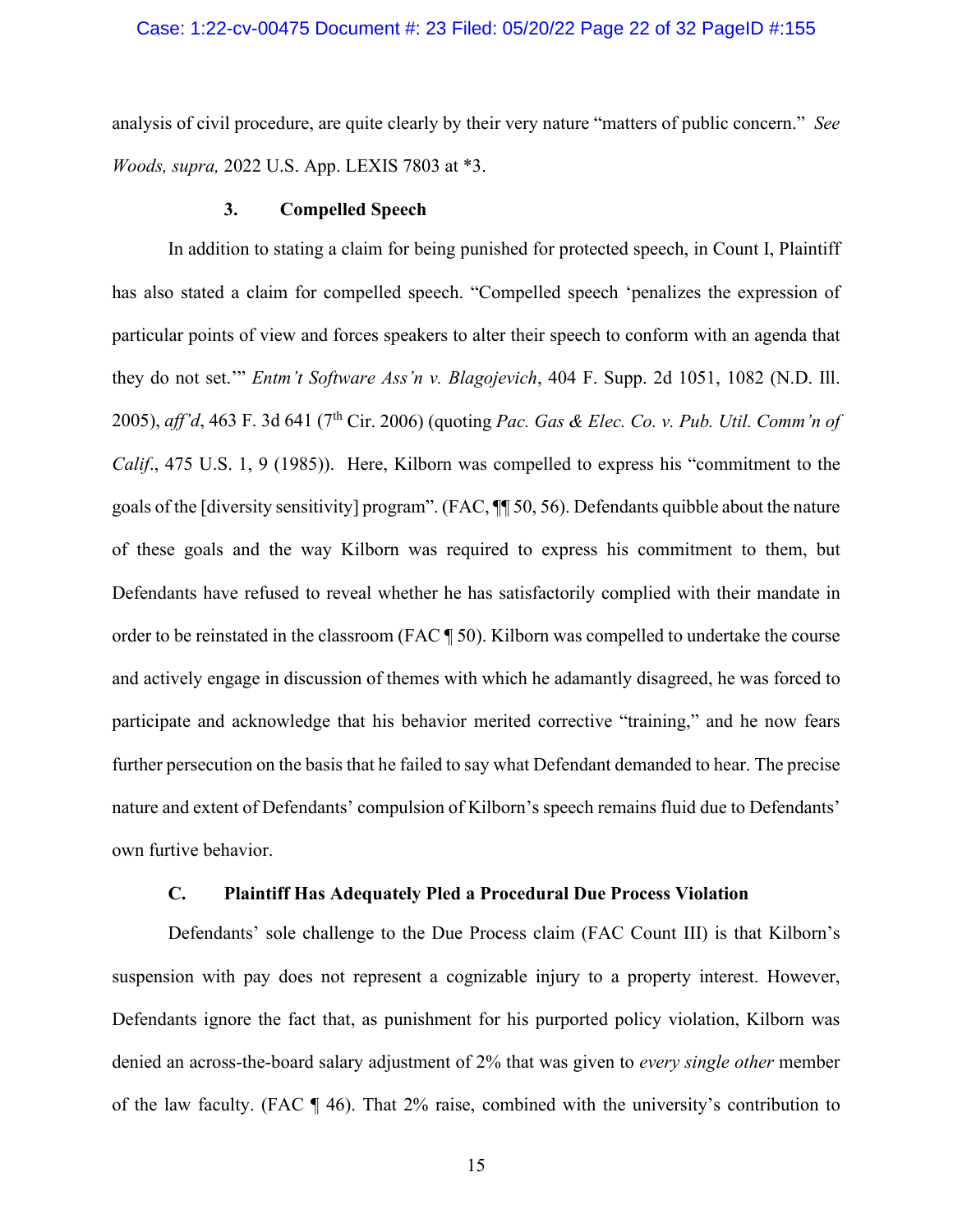#### Case: 1:22-cv-00475 Document #: 23 Filed: 05/20/22 Page 23 of 32 PageID #:156

retirement savings over the remainder of Kilborn's career, amounts to a significant sum. In *Head* 

*v. Chicago Sch. Reform Bd. Of Trustees,* 225 F. 3d 794, 803 (7<sup>th</sup> Cir. 2000), the Seventh Circuit

held that a difference in salary or benefit qualifies as an actionable deprivation of property:

<span id="page-22-3"></span>The Board suggests that because Head received the same salary and benefits after his removal that he did when he was principal, he, at most, suffered a de minimis deprivation of property. The Board's suggestion is flawed, however. To begin with, the relevant question is whether Head received all the salary and benefits he would have received if he had remained Pope Elementary's principal. Head opposed the Board's summary judgment motion on the ground that he did not receive all he would have been due. If he is right, he suffered an injury that is plainly more than de minimis. See *Swick*, 11 F. 3d at 86-88 (pecuniary losses qualify as actionable deprivations of property).

<span id="page-22-2"></span>Here, Kilborn's loss was in his compensation as a law professor, not extracurricular pay

<span id="page-22-4"></span>(*Towsend v. Vallas*, 265 F. 3d 661, 676 ( $7<sup>th</sup>$  Cir. 2001)) or secondary employment (*Battle v. Alderden*, 2015 U.S. Dist. LEXIS 164797 (N.D. Ill. Dec. 9, 2015)). Hence, he has stated an actionable deprivation of property.

## <span id="page-22-0"></span>**IV. PLAINTIFF HAS ADEQUATELY PLED CLAIMS FOR DEFAMATION** *PER SE* **AND FALSE LIGHT**

#### **A. The Defamatory Statements**

<span id="page-22-1"></span>To begin with, the Amended Complaint makes clear that the defamatory statements "*include* statements that (1) Plaintiff was guilty of race-based "harassment" of students; (2) Plaintiff had 'overtly intimidat [ed] and threaten [ed]' students (and similarly, 'threats did occur') and (3) had 'used' racial slurs and referred to minorities as 'cockroaches.'" (FAC, ¶ 84; emphasis added). Other defamatory statements are identified in the Amended Complaint:

- Plaintiff's actions had "*interfered with Black students' participation in the University's academic program* and therefore *constituted harassing conduct*…." (FAC, ¶ 33; emphasis added).
- Defendants referenced an allegation that Plaintiff "referred to racial minorities as 'cockroaches' and *denounced racial minorities' participation in civil rights claims* as part of a discussion of modern-day extortion theory…." Defendants went on to report that the allegations referring to "*cockroaches*" and other "*in appropriate racially-charged comments*" had been "*substantiated*." (FAC, ¶ 34;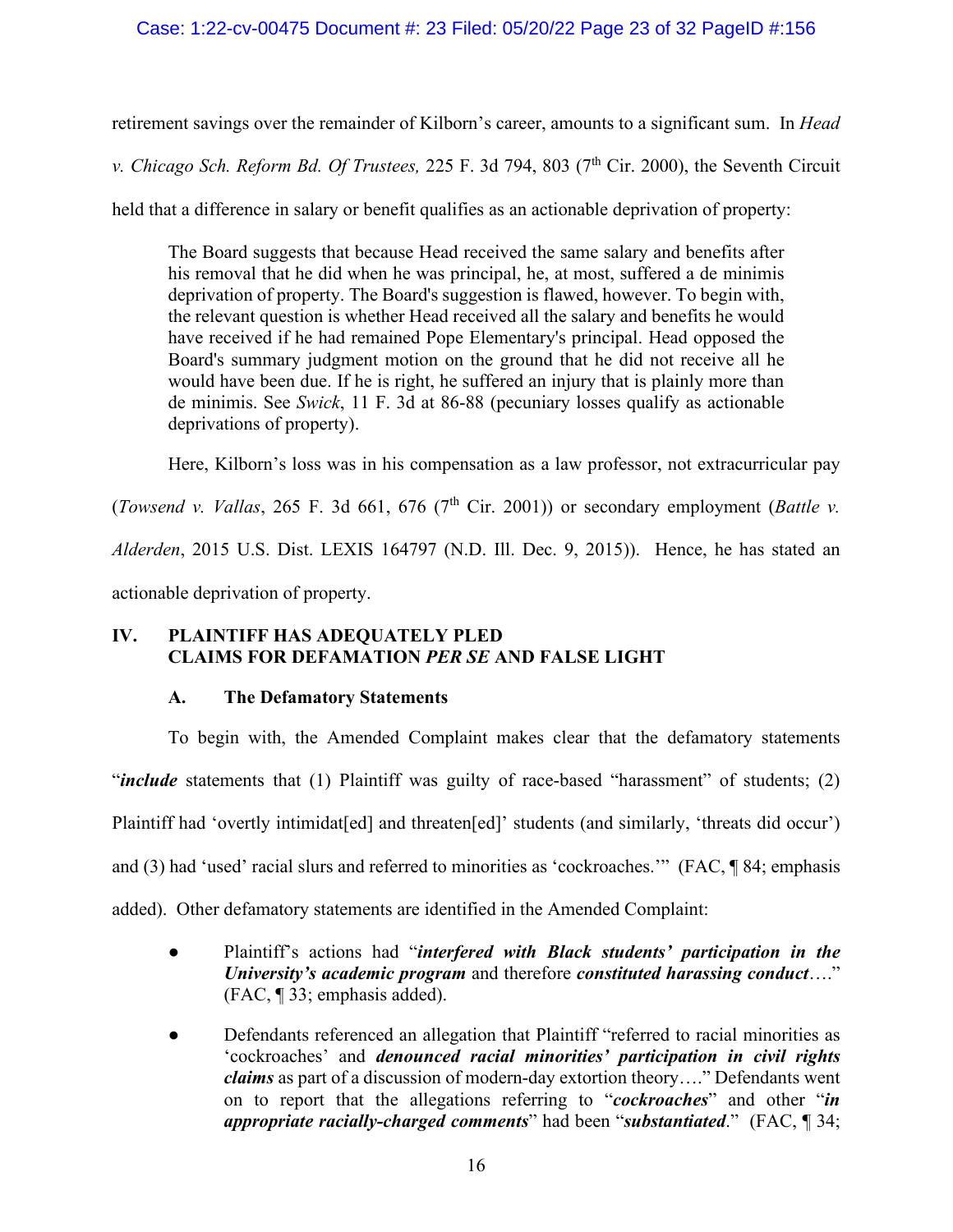Ex. A to FAC; emphasis added).

- Plaintiff had made an "overtly and *threatening reaction*" to a student, and expressed "anger and displeasure with students' objections in a manner that *created retaliation concerns for Black students*" by sending an email to a white former student on January 4, 2021. (FAC, ¶ 37; emphasis added).
- Plaintiff had created "*fear and intimidation* that were reasonably interpreted as such, and "*race related fears of physical safety and retaliation*." (*Id.,* emphasis added).

On November 30, 2021, Defendants Amiridis and Spanbauer sent a letter to the entire "UIC

Community" (students, faculty and staff) along with a link to the investigation report, which also contains defamatory statements. (FAC, ¶ 43, Ex. A). In that letter, Defendants Amiridis and Spanbauer reiterated the false messages that Kilborn had engaged in professional misconduct requiring training and monitoring in order to prevent further "deviations." (Ex. A at 1-2; 5). They also attempted to buttress the purported bases for the conclusion that Kilborn had engaged in racebased "harassment." Addressing the "lead" basis, they attempted to justify the incendiary, earlier "finding" that Kilborn had called minorities "cockroaches" by first stating the allegation: "referring to racial minorities as 'cockroaches' and denouncing racial minorities' participation in civil rights…." (Ex. A at 3). They then stated in a footnote:

OAE's review of the class recording substantiates that: (1) When discussing media attention to situations in which corporations lose cases (but not when they win) and *a particular case involving a racial minority plaintiff,* Professor Kilborn stated: "Then all the cockroaches come out of the walls."

(Ex. A at 3; emphasis added). This statement is false; the actual transcript showed that the case about which Kilborn was speaking of did not "involve a racial minority plaintiff." (FAC,  $\P$  [3](#page-23-1)5).<sup>3</sup>

<span id="page-23-1"></span><span id="page-23-0"></span><sup>3</sup> Defendants have not contested the allegation that their statements constitute defamation *per se.* In Illinois, a statement is defamatory *per se* if it (1) indicates that the plaintiff is unable to perform or lacks integrity in performing his employment duties, or (2) attributes to the plaintiff a lack of ability or otherwise harms him in his profession. *Solaia Tech., LLC v. Specialty Publ'g Co.*, 852 N.E. 2d 825, 839 (Ill. 2006) (also listing additional bases). Here, Defendants' statements fall within both of these *per se* categories.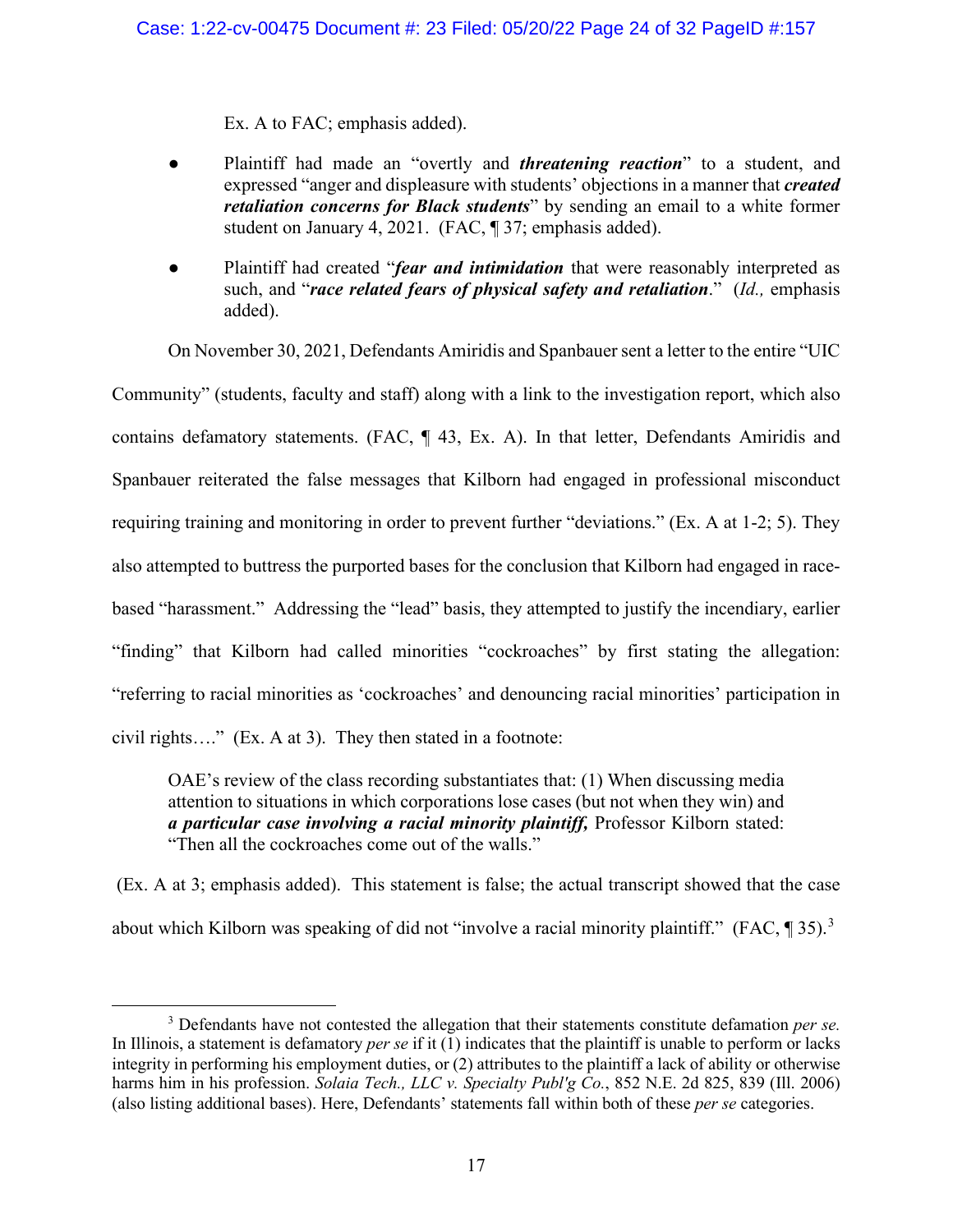#### <span id="page-24-0"></span>**B. Plaintiff Has Adequately Alleged Defendants' Participation in Creating and Publishing the Defamatory Statements**

Contrary to Defendants' argument, the Amended Complaint adequately alleges Defendants' participation in creating and publishing the defamatory statements. As for the "findings letter," Plaintiff alleged: "All Defendants participated in creating the findings letter; they then published it by, or information and belief, sending it to members of the BLSA and others." (FAC, ¶ 39). The letter itself, and its accompanying transmittal letter (both attached to the Amended Complaint as Exhibit A), explicitly show the involvement of Defendants Kamm, Bills and Davidson, all of whom were part of the OAE.

The allegation "on information and belief" about Defendants' publication of the findings letter is certainly reasonable in light of the fact that third parties received copies of it. Indeed, the ABA Journal published a copy of the findings letter online in its article, *"Exam question wasn't only offensive behavior of UIC law professor, according to internal investigation."* (FAC, ¶ 39).[4](#page-24-2)

The investigation report was also the work of the OAE (and hence Defendants Bills, Kamm and Davidson) (FAC, ¶ 42; FAC, Ex. A at 1); that report also contained defamatory statements. (FAC, ¶ 43). Defendant Amidiris published the investigation report itself to the entire "UIC Community" (FAC, ¶ 43), with a letter which was co-authored by Defendant Spanbauer. (Ex. A).

<span id="page-24-1"></span>Under *Van Horne v. Muller*, 205 N.E. 2d 898, 903 (Ill. 1998), "all persons who *cause or participate* in the publication of libelous or slanderous matters are responsible for such publication." (emphasis added). There, the Illinois Supreme Court established that more than one person may be liable for defamation based on their participation in the publication:

#### *Count II sets forth sufficient facts to support a cause of action against Blanco for*

<span id="page-24-2"></span><sup>4</sup> The ABA advertises a membership of 350,000. The article is posted on the ABA Journal Website and is accessible to the public at large. *https://www.abajournal.com/web/article/exam-question-wasnt-onlyoffensive-behavior-of-uic-law-professor-according-to-internal-investigation/*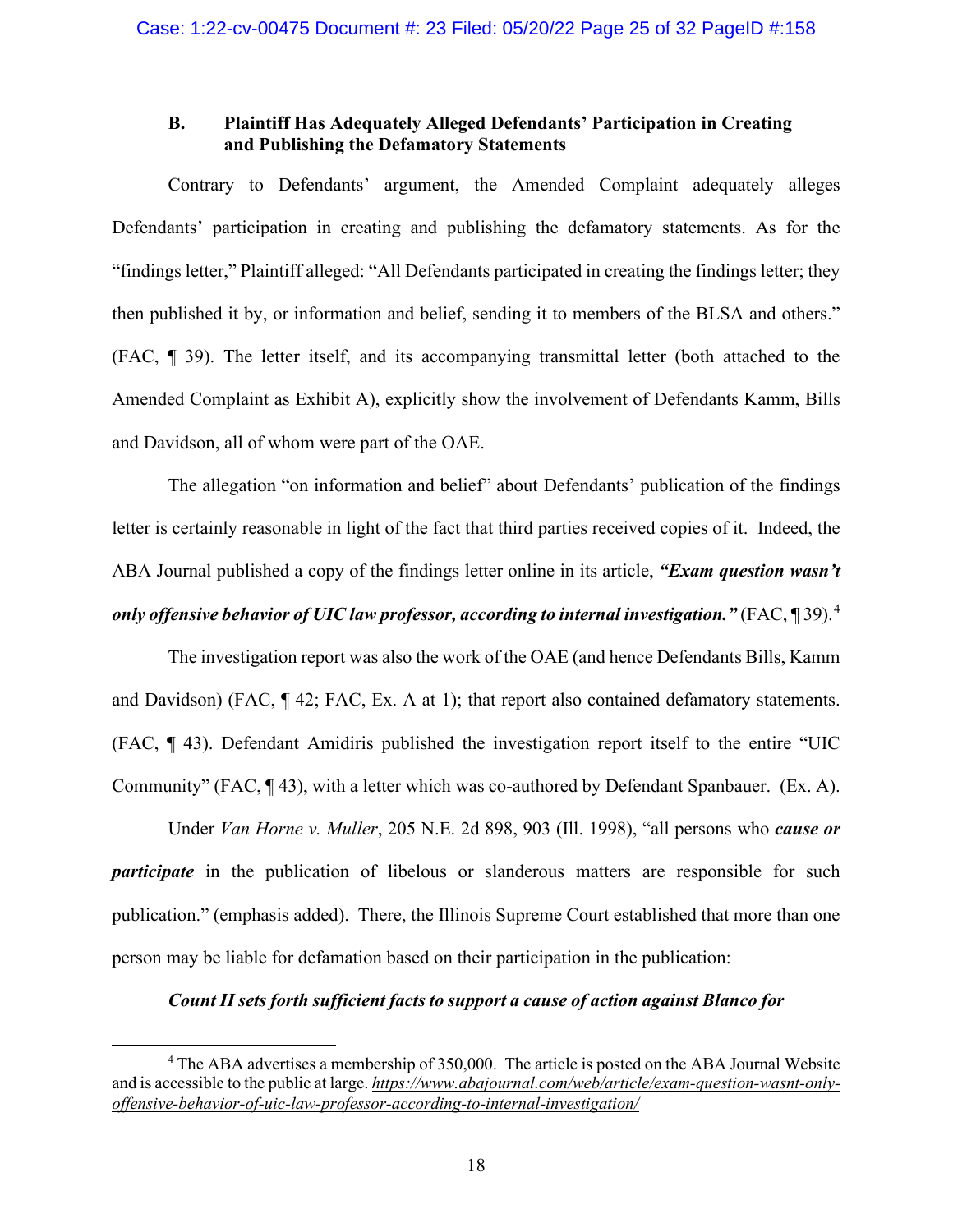<span id="page-25-2"></span>*her participation in the publication of the allegedly false statements about plaintiff.* … Blanco made several statements affirming Muller's version of the encounter, agreeing with his description of plaintiff's conduct, and even going so far as to confirm that it was not a prearranged "stunt." *In addition, in her newscasts, Blanco repeatedly reiterated Muller's statements about his encounter with plaintiff.*

<span id="page-25-5"></span>*Id.* at 308 (emphasis added); see also *Gambino v. Boulevard Mortg. Corp*., 922 N.E. 2d 380, 419 (1st Dist. 2009) (relying on *Van Horne*, finding element of "publication" was met against defendants in context of slander of title where defendants "participated in the acts *leading to* the recording of all the legal documents which slandered plaintiffs' title to the subject properties.").

Plaintiff has adequately alleged Defendants' involvement in the creation and publication of the defamatory statements. To be sure, discovery will reveal the Defendants' individual roles with greater precision. Moreover, the issue of whether a person "participated" in a publication is reserved for the jury. *See Missner v. Clifford,* 914 N.E. 2d 540, 552 (2009). [5](#page-25-6)

## <span id="page-25-3"></span>**C. Defendants' Statements are Not Substantially True**

<span id="page-25-4"></span><span id="page-25-0"></span>"When determining the 'gist' or 'sting' of allegedly defamatory material, a trial court must 'look at the highlight of the article, the pertinent angle of it, and not to items of secondary importance which are inoffensive details, immaterial to the truth of the defamatory statement.'" *Parker v. House O'Lite Corp.*, 756 N.E. 2d 286, 296 (1<sup>st</sup> Dist. 2001). Here, the "gist" of the findings letter was false: that Kilborn had engaged in repeated misconduct constituting race-based harassment, including calling racial minorities "cockroaches" and denouncing their participation in civil rights claims. That very gist was captured by the ABA Journal's own article about the

<span id="page-25-6"></span><span id="page-25-1"></span><sup>5</sup> Defendants' one-sentence suggestion that no defamation occurred because the investigation report was first "released to a journalist in response to a FOIA request" (Doc. 20, p. 20) is meritless. *E.g.*, *Davis v. Bd. of Educ. of Waukegan County Sch. Dist. No. 60*, 2020 U.S. Dist. LEXIS 63836 at \*19 (N.D. Ill. April 13, 2020) (Judge Bucklo denied motion to dismiss false light claim, rejecting argument that "the Board memo was provided to a newspaper in response to a FOIA request…."). In any event, Defendants Amiridis and Spanbauer published the investigation report to the entire "UIC Community" with their November 30, 2021 letter (Ex. A) and the journalist never publicly disclosed the investigation report.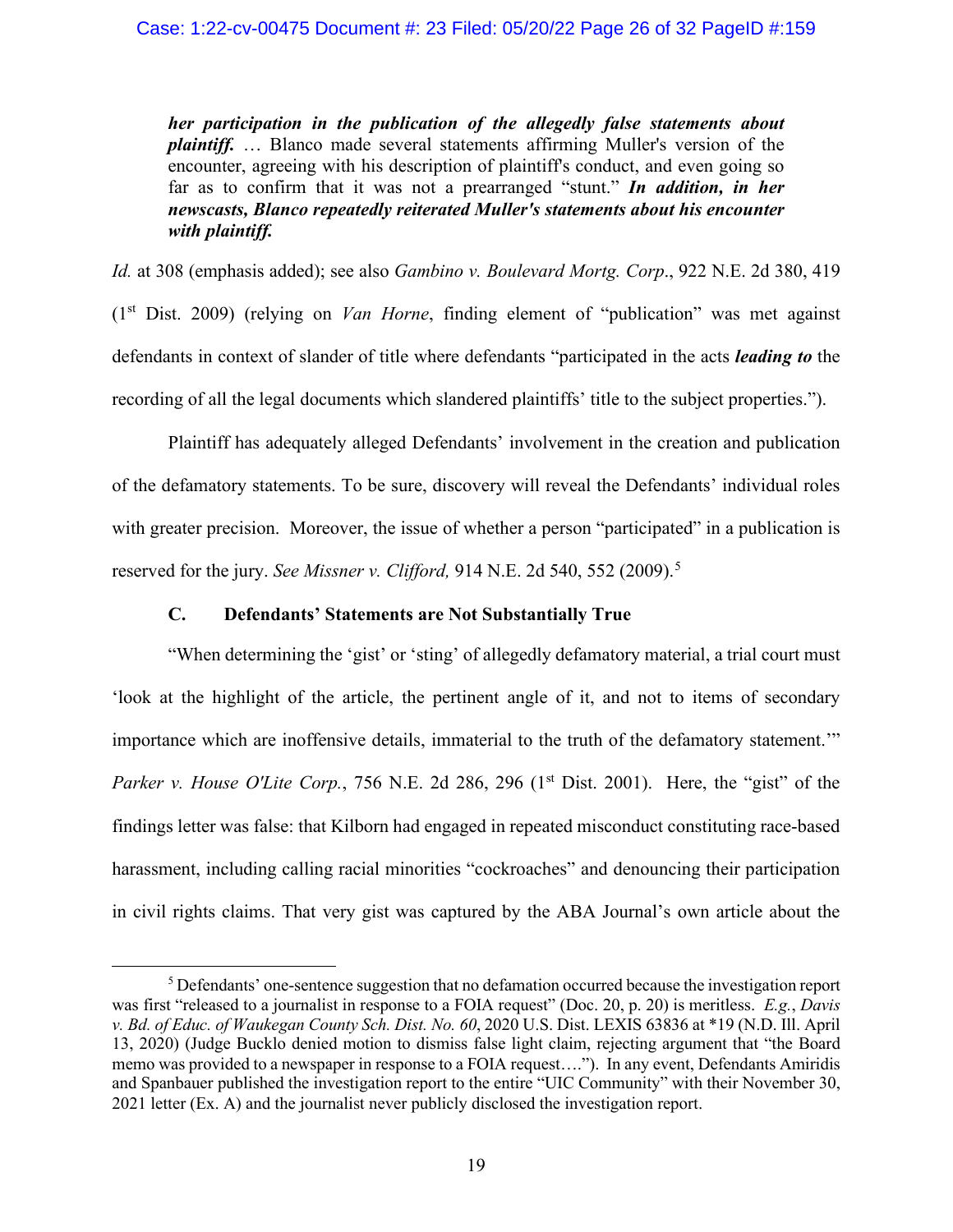findings letter, beginning with the ominous title: "**Exam question wasn't only offensive behavior** 

## **of UIC law professor, according to internal investigation**":

A May 28 letter (https://www.abajournal.com/files/UIC\_Law\_finding.pdf) from UIC's [OAE] details the various complaints. According to the letter, the agency found that *Kilborn's conduct was "sufficiently substantial and repeated"* enough to interfere with Black students' law school participation and *constituted harassment.... Allegations the office found to be substantiated include Kilborn* in a January 2020 lecture dismissing a Black student's view that his comments were overgeneralizing references to people of color, referring to *racial minorities as "cockroaches," and denouncing their participation in civil rights claims.*

(FAC, ¶ 39, emphasis added). Contrary to Defendants' argument, the ABA Journal's description

is an accurate (even verbatim) reading of the most serious charges which Defendants falsely

classified as "substantiated." Specifically, the findings letter describes the accusations as:

During a January 23, 2020 lecture in the Civ Pro II course, you allegedly: (1) referred to racial minorities as "cockroaches" and denounced racial minorities' participation in civil rights claims as part of discussion of modern day extortion theory; and (2) referred to media stories that expose the negative behavior of White men as "lynching,"

(FAC, Ex. A at 1). Defendants went on to state that those accusations were "substantiated":

In particular, it is substantiated that: (1) you made multiple, inappropriate, raciallycharged comments over the course of one hour during the January 23, 2020 class. This includes your making references to "cockroaches" and "lynching"….

(*Id.* at 2). These key charges were false. The verbatim transcript unequivocally shows that Kilborn never referred to racial minorities as "cockroaches"; nor did his statement in any way "denounce racial minorities participation in civil rights claims." (FAC, ¶ 35). Nor did Kilborn's use of the word "lynching" (for which he immediately apologized) "refer to media stories that expose the negative behavior of White men"; his actual statement was "I'm not subjecting my corporate bottom line to that public lynching; I'm sorry, that's the wrong word to use." (FAC, ¶ 36(1)).

Defendants also falsely tacked on a statement clearly made in jest ('homicidal" – the context of which is detailed in FAC, ¶ 20) and a legitimate exam question which Kilborn had given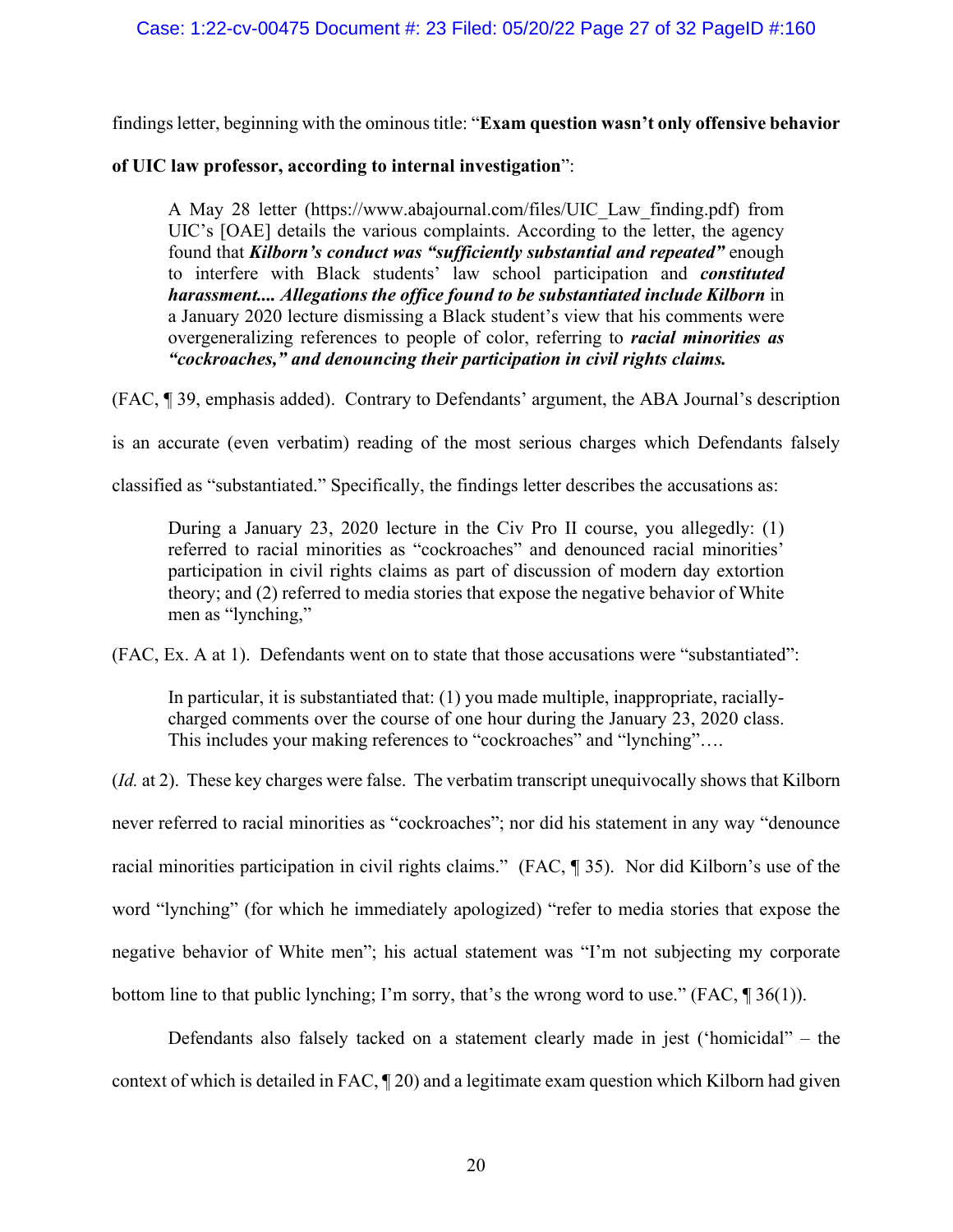#### Case: 1:22-cv-00475 Document #: 23 Filed: 05/20/22 Page 28 of 32 PageID #:161

repeatedly over ten years (FAC, ¶ 16) to arrive at their conclusion that Kilborn had engaged in "harass[ment] based on race." They also deliberately mischaracterized Kilborn's email to a white student expressing support for all students – even those objecting to his exam question – claiming that he had expressed "anger" and created "retaliation concerns for black students." (FAC, ¶ 37).

Defendants then parlayed their own false narrative into false statements in the findings letter and the investigation report that Kilborn had engaged in dangerous conduct ("threats", "threatening reaction", "intimidation", "disparage") supposedly creating "race related fears of physical safety and retaliation", and "fear and intimidation." In their email blast circulating the investigation report to the entire "UIC Community," Defendants Amiridis and Spanbauer confirmed that Kilborn had engaged in professional misconduct and had "disparaged" people based on race; they also continued to misrepresent the supposed evidence.

<span id="page-27-1"></span>In any event, "whether a statement is substantially true or false is a question for the jury." *Bogosian v. Board of Educ., Comm. Unit School Dist. 200*, 134 F. Supp. 2d 952, 957 (N.D. Ill. 2001). Accord, *Bryson v. News Am. Publ'ns*, 672 N.E. 2d 1207, 1220 (1996).

#### <span id="page-27-2"></span>**D. Plaintiff Has Adequately Pled Malice for the False Light Claim**

<span id="page-27-0"></span>The Amended Complaint alleges facts establishing actual malice. Defendants' OAE "investigation" was an effort to stigmatize Kilborn and legitimize criticism of him for his use of an appropriately worded hypothetical in an exam. They then deliberately spun innocuous events into something far more sinister and racially charged by falsifying the "evidence":

Defendants morphed the "cockroaches" statement about a class action suit against Subway over 11.5"-long sandwiches into a slur against "minorities" and a "denounc[iation] of racial minorities' participation in civil rights claims."

Defendants morphed a heartfelt letter to a white former student and a single off-handed reference to the word "homicidal" (obviously said in gest in a cordial conversation that continued for several hours after the word was used (FAC, ¶38)) into another basis for concluding Kilborn had engaged in "race-based harassment."

21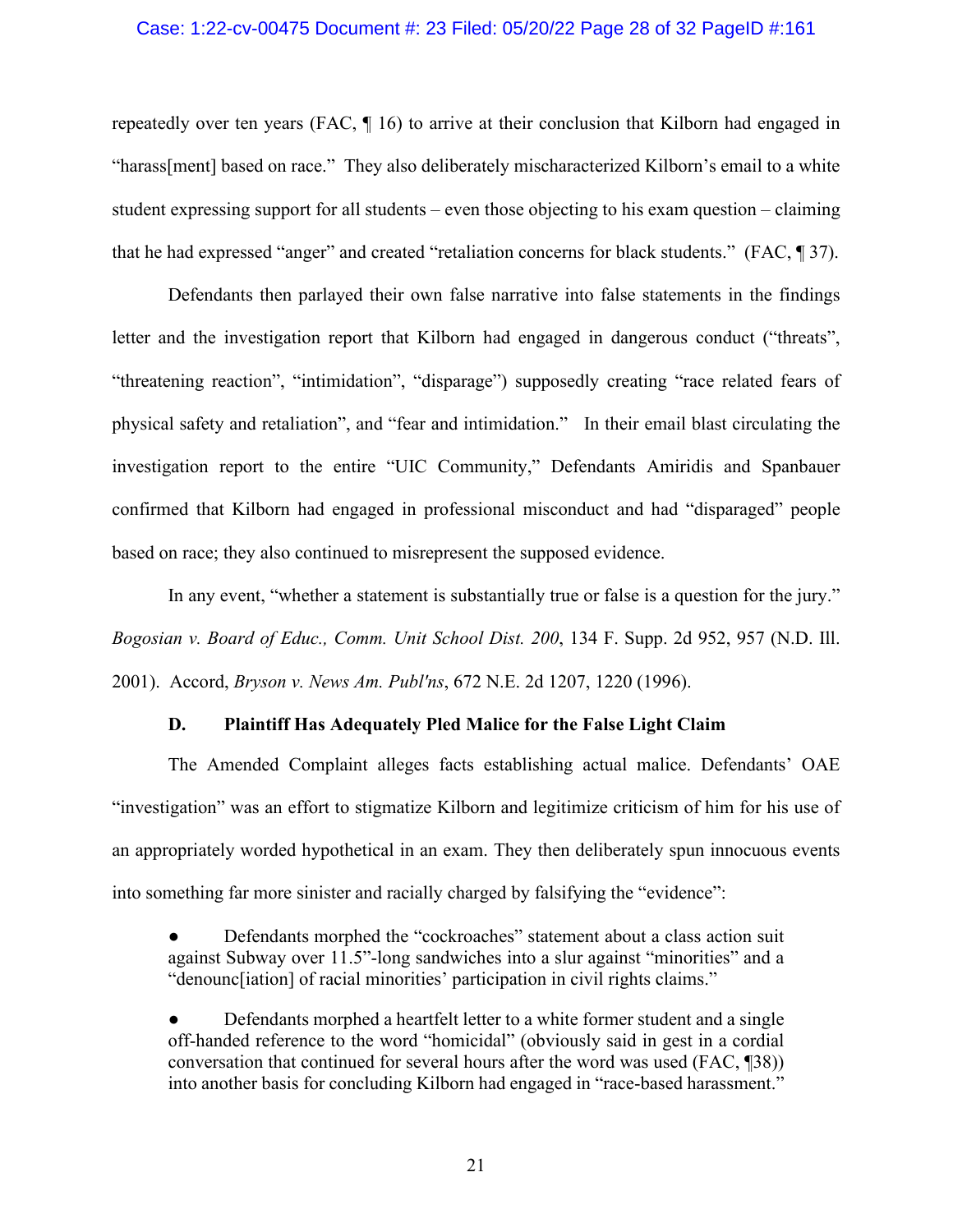Defendants wove statements into their findings letter and investigation report that Kilborn had actually engaged in "threats" and "intimidation."

This was not a legitimate investigation, but an agenda-driven hit piece by Defendants. Defendants then gave their supposedly "confidential" findings letter to a member of BLSA, stoking a wave of outrage against Kilborn (including protests, a press conference, and demands for his termination), as they knew it would. (See FAC at ¶ 40). In their email blast circulating the investigation report to the entire "UIC Community," Defendants Amiridis and Spanbauer widely disseminated these and other false claims that Kilborn had engaged in misconduct and had "disparaged" people based on race; they also continued to misrepresent the supposed evidence.

<span id="page-28-4"></span><span id="page-28-3"></span>These allegations of actual malice sufficiently support the false light claim; indeed, courts have repeatedly held that evidence of a reckless investigation alone renders malice a question for the jury. *Parker v. House O'Lite, supra,* 756 N.E. 2d at 301 ("A jury could find Larson…never conducted a careful investigation into the CCH Project before attributing criminal and reprehensible conduct to Parker in her two letters. That is, a jury could find she was reckless…."), *Gibson v. Philip Morris, Inc.*, 685 N.E. 2d 638, 645 (5<sup>th</sup> Dist. 1997) (qualified privilege defeated by actual malice where there "was an improper and incomplete investigation of the truth of the matter."). See also *Doe v. Harpercollins Publrs.*, LLC, 2018 U.S. Dist. LEXIS 36586 at \*\*19-20 (N.D. Ill. Mar. 6, 2018) (malice adequately pled for false light claim: "Beyond reciting the element of malice, Plaintiff also alleges supporting details regarding specific false statements made by Kipnis and the fact that Kipnis deliberately omitted evidence that contradicted the narrative ....").

#### <span id="page-28-1"></span><span id="page-28-0"></span>**V. PLAINTIFF HAS ADEQUATELY PLED A CLAIM FOR INTENTIONAL INFLICTION OF EMOTIONAL DISTRESS**

<span id="page-28-2"></span>"The Illinois Supreme Court has explained that conduct is of an extreme and outrageous character where recitation of the facts to an average member of the community would arouse his resentment against the actor, and lead him to exclaim, 'Outrageous!'" *Jackson v. City of Joliet*,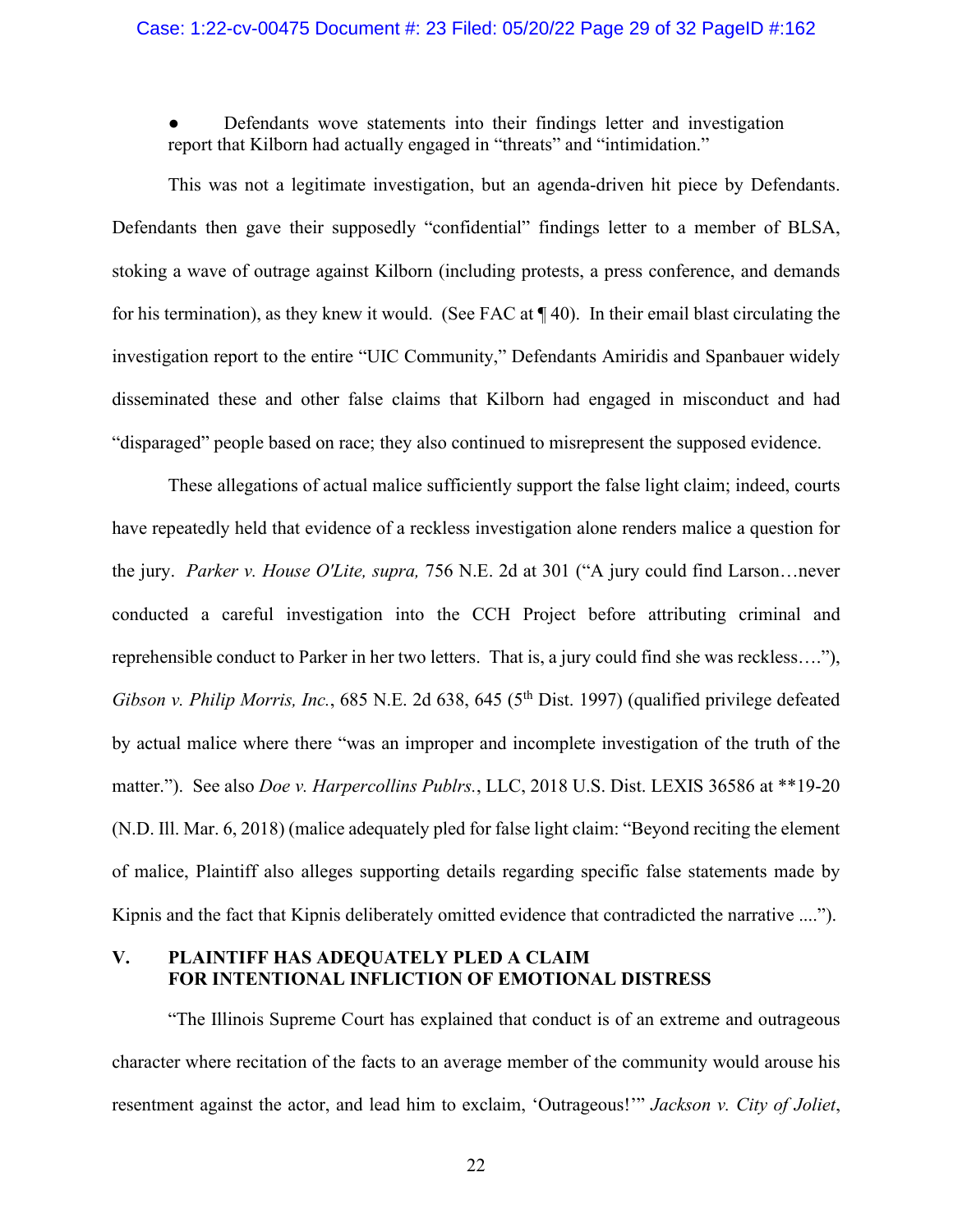#### Case: 1:22-cv-00475 Document #: 23 Filed: 05/20/22 Page 30 of 32 PageID #:163

No. 19 C 7284, 2020 WL 5800733, at \*5 (N.D. Ill. Sept. 29, 2020) (internal quotation marks and citation omitted). In *Jackson*, Judge Durkin pointed out that valid IIED claim in the employment context may be premised on a "'sham', or improperly motivated investigation":

<span id="page-29-1"></span><span id="page-29-0"></span>In the employment context, "courts have found extreme and outrageous behavior to exist . . . where the employer clearly abuses the power it holds over an employee in a manner far more severe than the typical disagreements or job-related stress caused by the average work environment." Indeed, Illinois courts have held that a "sham" or improperly motivated investigation into, and discipline of, an employee's conduct can be "extreme and outrageous."

(*Id.* at \*\*15-16; citations omitted). In *Jackson*, the court found that a sham investigation had been adequately pled and denied the motion to dismiss. *Id.* Likewise, in *Graham v. Comm. Edison Co.,*  742 N.E. 2d 858, 868 (1<sup>st</sup> Dist. 2000), the court reversed the dismissal of an IIED claim premised on a "sham investigation": "Graham also alleges that *the sham investigation* conducted by ComEd *served no legitimate purpose*, was retaliatory in nature and therefore *constitutes extreme and outrageous conduct. We agree."* (emphasis added).

Here, the Amended Complaint alleges conduct which transcended a sham investigation,

beginning with treating Kilborn as an actual threat to the physical safety of the UIC Community:

● Defendants invoked UIC's Violence Prevention Plan to convene a Behavioral Threat Assessment Team ("BTAT") to assess this purported "threat" of imminent physical violence. Without communicating with Plaintiff or any other person with firsthand knowledge, the BTAT authorized the law school dean to take the most extreme measures. (FAC, ¶22).

● Kilborn was forbidden from communicating with colleagues, staff, students and even alumni of the school, and, over several days, had to submit to drug testing and evaluations by a nurse, a social worker and a doctor. (FAC, ¶¶24, 28).

This was not a legitimate exercise of an emergency protocol in response to a real threat, but a charade conducted in reckless disregard for Kilborn's reputation and psychological wellbeing: "the purported threat was a mere pretext, offering UIC officials cover for their politically motivated actions…. The complaints about the exam were apparently not sufficient to trigger the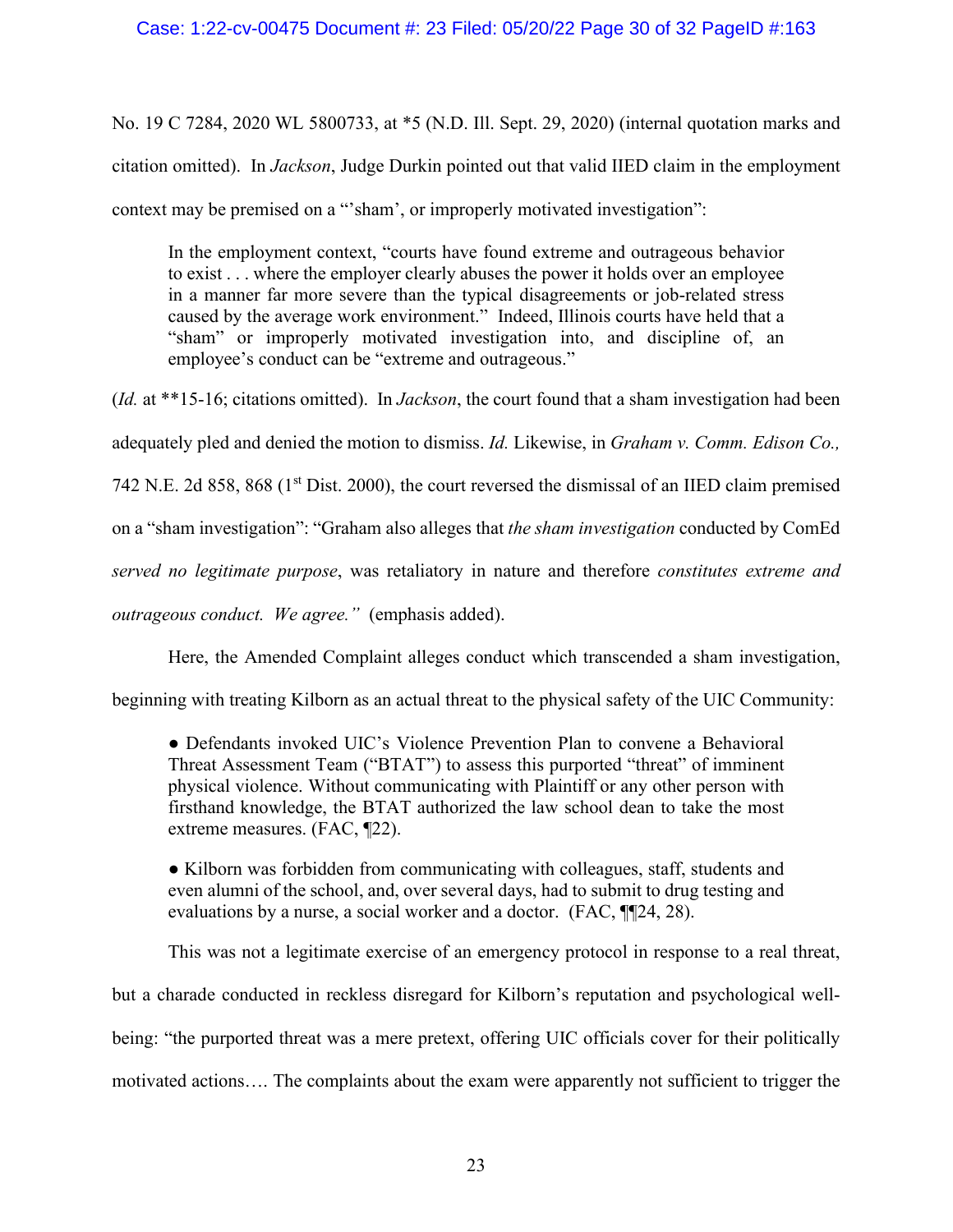#### Case: 1:22-cv-00475 Document #: 23 Filed: 05/20/22 Page 31 of 32 PageID #:164

sanctions that might mollify the complaining students. The purported threat, however, offered that opportunity." (FAC, ¶ 27, quoting third-party commentary published in *Chronicle of Higher Ed.*). These actions "violated every aspect of UIC's Violence Prevention Plan." (FAC, ¶ 91).

Consistent with that strategy, the OAE then launched its "investigation" into Kilborn for allegations of "race-based harassment" for allegedly "creat[ing] a racially hostile environment for…non-white students…." (FAC, ¶ 29). That investigation was a "sham" in that the OAE deliberately misrepresented the evidence (some of which the OAE never gave Kilborn notice, much less an opportunity to respond, e.g., FAC, ¶ 37) in order to arrive at their foregone and false conclusion that Kilborn had engaged in race-based "harassing conduct" and "threats" and "intimidation." They then released their supposedly "confidential" findings to a member of BLSA, resulting in protests, a press conference and media reports (some of them national) demonizing Kilborn. (FAC, ¶¶ 39, 40). In their email blast circulating the investigation report to the entire "UIC Community," Defendants Amiridis and Spanbauer: (1) confirmed that Kilborn had engaged in professional misconduct: (2) had "disparaged" people based on race; (3) continued to misrepresent the supposed evidence; and (4) published the defamatory statements in the report itself (e.g., "threats did occur", etc., FAC, ¶ 43). They further humiliated Kilborn by emphasizing how Kilborn would be put under the magnifying glass ("monitored and reviewed") to prevent additional "deviations." Then, in December of 2021, Defendants abruptly suspended Kilborn for another semester, and mandated his participation in "diversity training," materials for which repeated the same expurgated racial slur that precipitated this entire ordeal. (FAC, ¶¶ 49-51).

<span id="page-30-0"></span>Defendants' sham investigation and other misconduct far transcend "typical on-the-job disagreements" in the employment context. See *Aguilar v. Roland Corp. U.S.*, 2021 U.S. Dist. LEXIS 102541 at \*\*9-10 (N.D. Ill. June 1, 2021) (finding adequately alleged IIED claim where actions against plaintiff went far beyond on-the-job disagreements and included coercion). See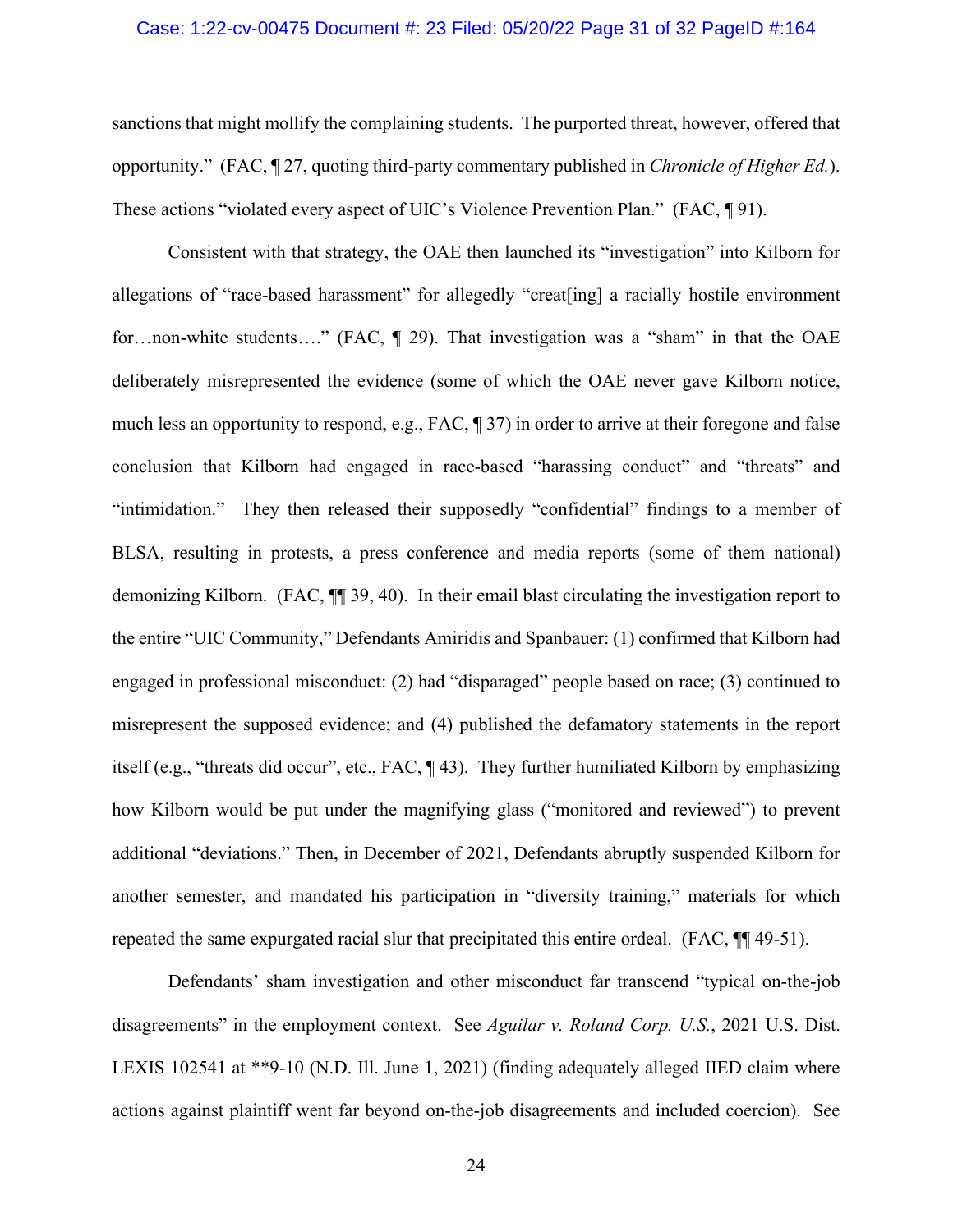#### Case: 1:22-cv-00475 Document #: 23 Filed: 05/20/22 Page 32 of 32 PageID #:165

<span id="page-31-0"></span>also *Doe v. Harpercollins, supra,* 2018 U.S. Dist. LEXIS 36586 at \*31 (extreme and outrageous conduct met where "Kipnis documented a false and misleading account of Plaintiff's travail's taking facts out of context and falsely characterizing confidential investigation materials….").

As a result of these actions – all of which occurred during the heightened emotional trauma of the COVID pandemic (FAC, ¶ 89) -- Defendants broadcast falsehoods to tens of thousands of UIC faculty, staff, and students that transformed Kilborn "from a respected and well-liked professor into a racist and violent pariah….caus[ing] extreme emotional distress over an extended period of time, distress which has resulted in depressive episodes and other conditions." (FAC, ¶¶ 91, 92). At the pleading stage, these allegations suffice to meet the severe harm requirement. See *Doe v. Harpercollins, supra,* 2018 U.S. Dist. LEXIS 36586 at \*\*30-31 (IIED harm element met where "Plaintiff alleges that no reasonable person 'could be expected to endure being made the focal point of a campaign by a professor at her own University ... to discredit the student herself in her own academic community and far beyond.'").

#### **CONCLUSION**

For the reasons stated above, Plaintiff requests that Defendants' motion be denied.

Respectfully submitted,

/s/ Paul K. Vickrey Paul K. Vickrey (vickrey@vvnlaw.com) Patrick F. Solon (solon@vvnlaw.com) Dylan M. Brown (brown@vvnlaw.com) VITALE, VICKREY, NIRO, SOLON & GASEY LLP 311 S. Wacker Dr., Suite 2470 Chicago, IL 60606 (312) 236-0733 Fax: (312) 236-3137

*Attorneys for Plaintiff, Jason J. Kilborn*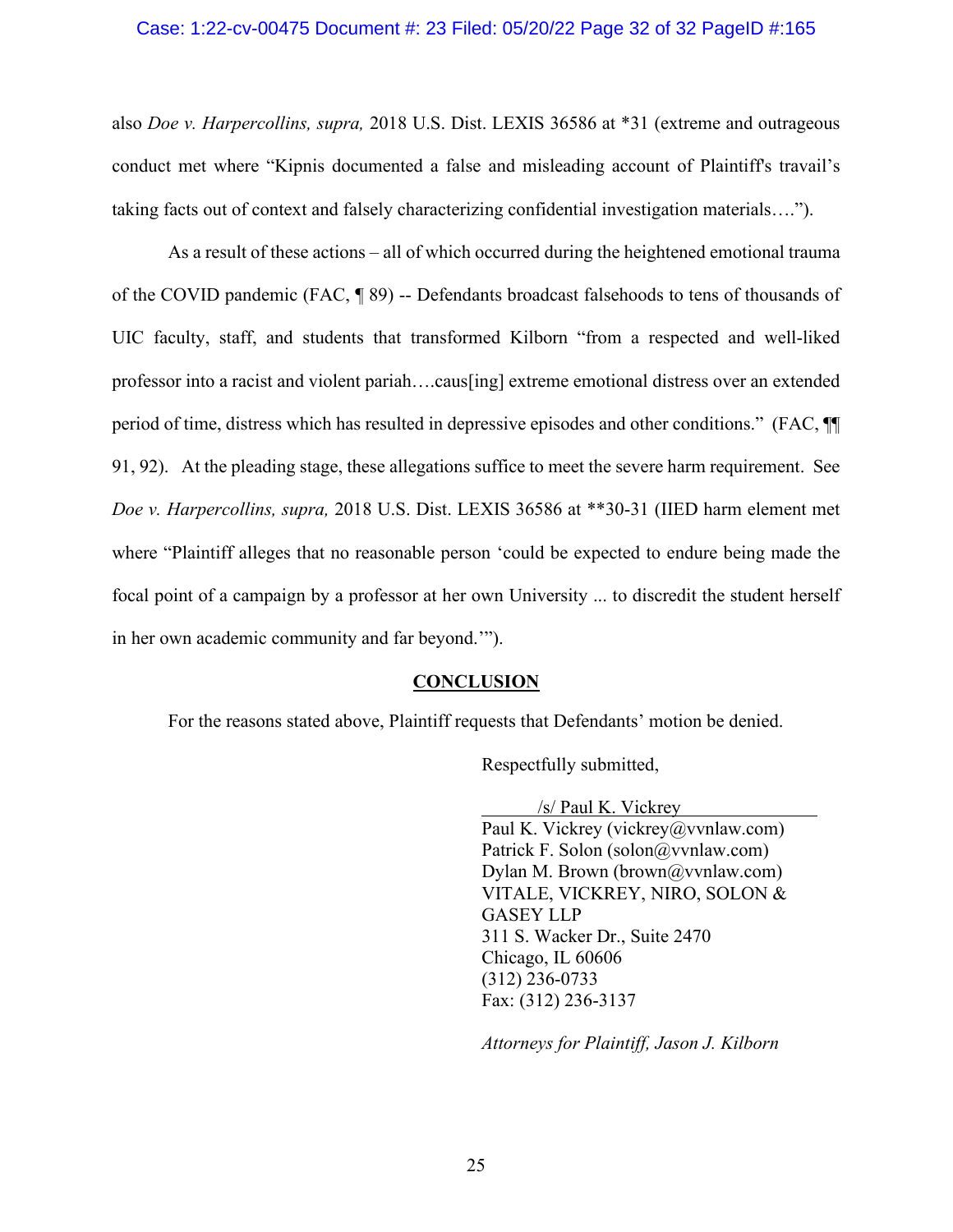# **EXHIBIT A**

# **EXHIBIT A**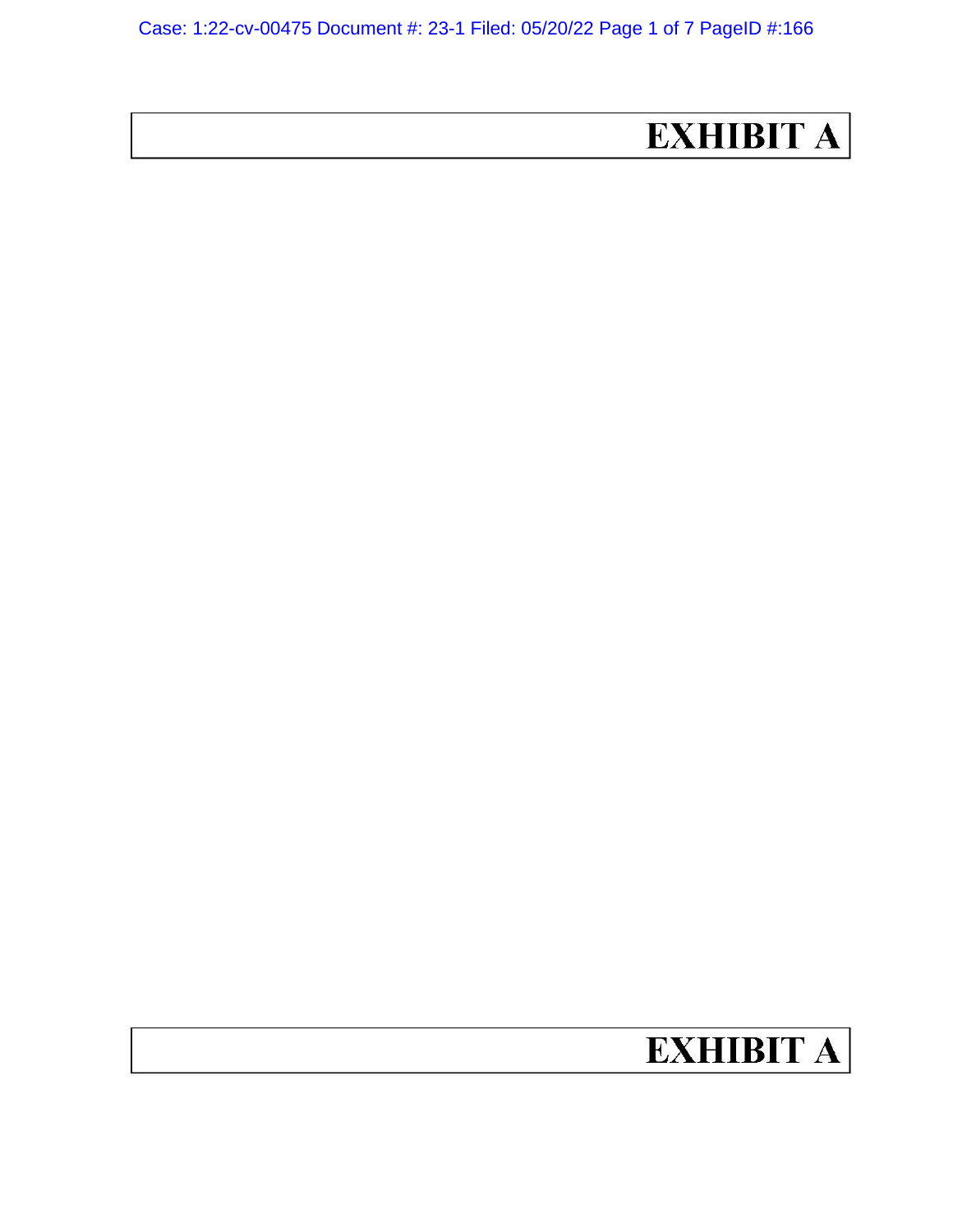

UIC Today

# **UIC Law matter**

**today.uic.edu[/uic-law-matter](https://today.uic.edu/uic-law-matter)** 

UIC News staff

Dear UIC community,

Over the last few weeks, there has been interest and concern expressed by internal constituencies, external groups and media regarding the discrimination and harassment complaint filed against a UIC Law professor and the subsequent investigation by the University's Office for Access and Equity (OAE).

We believe it is important to share with you the facts of this matter to ensure accurate information is broadly accessible and to address questions that have been raised by the partial release of complaints, the OAE internal investigation report, Freedom of Information Act (FOIA) by the media, and subsequent administrative measures.

A step-by-step summary of the filed complaints, the process that investigators followed, the findings reported, and the administrative measures taken to address the findings is provided below. This summary also includes key excerpts of the OAE report along with UIC's relevant policies and procedures. Finally, [the full 24-page investigation report](https://uofi.box.com/s/qa41m72prbsb82qpehpe4xicx12d1dii) is available for review.

UIC remains unequivocally committed to fostering an environment conducive to learning and free of any form of harassment or discrimination. UIC also strongly supports and defends faculty rights of academic freedom, a critical component to preserving the intellectual integrity of our University. These are not antithetical principles, nor can they be. Our faculty prove daily that both principles can be honored. The key is not what ideas are presented or tested; it's simply great consideration for how it's done in a respectful manner for all involved. The use of words that disparage individuals based on identity or background is not necessary for academic freedom to flourish and is inconsistent with our commitment to create an inclusive and conducive learning environment. These actions are not acceptable in our educational settings from any member of the campus community.

We understand the negative impact of this matter on our community. The following measures are being taken: the professor is required to complete an intercultural competency training program before he returns to teaching, which should have been mandated instead of just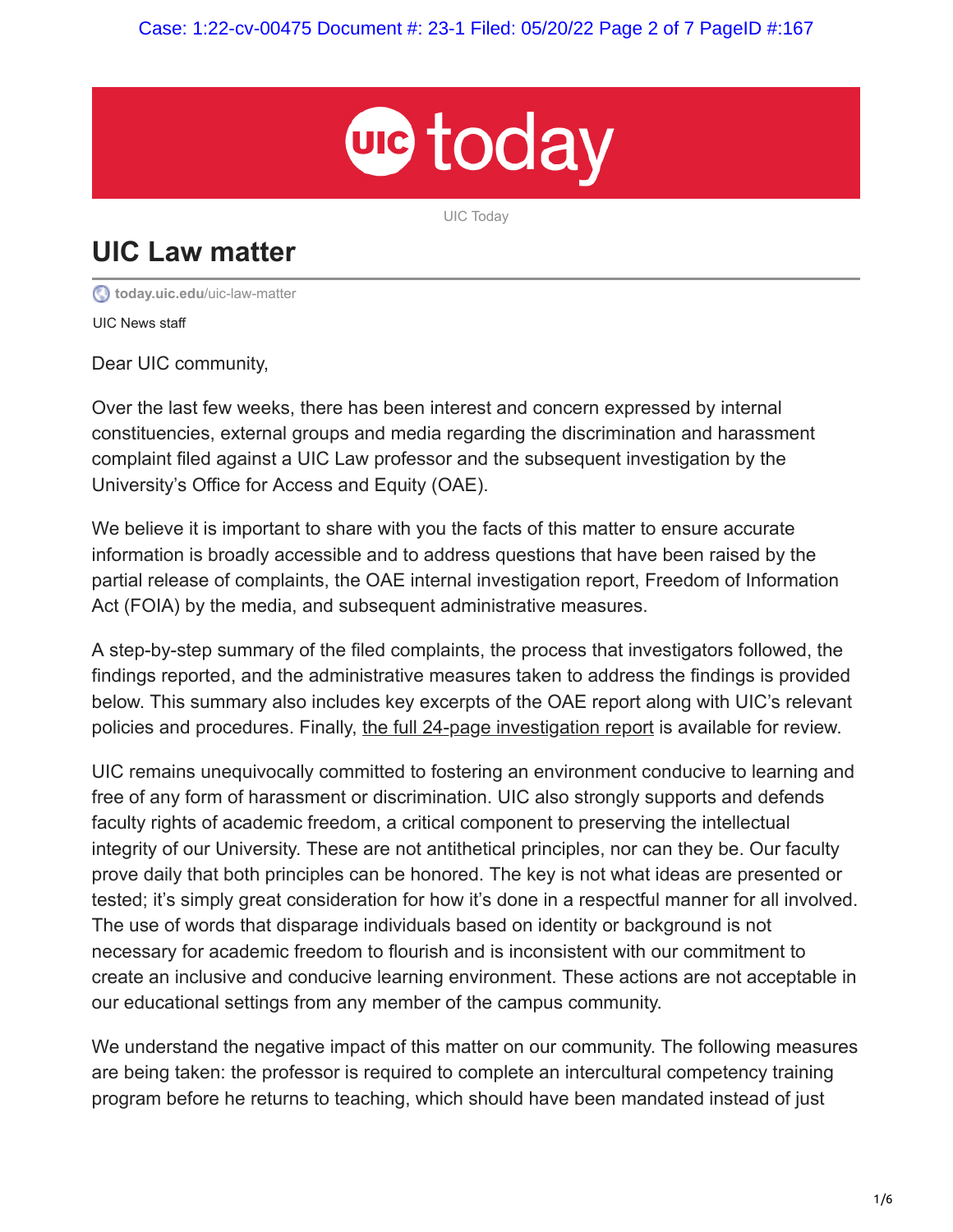# Case: 1:22-cv-00475 Document #: 23-1 Filed: 05/20/22 Page 3 of 7 PageID #:168

strongly recommended earlier. In addition, the audio recordings of his classes will be monitored and reviewed and there will be oversight of his interactions and communications with students.

The University and the UIC Law administration are committed to working with the law school's faculty, students and staff to improve the environment, as indicated in the response to the students' concerns written by the Interim Dean and the Provost. Yesterday, we met again with the Student Bar Association, Black Law Student Association and other student leaders to continue the conversation.

We are also looking forward to discussions with the Faculty Senate and other representative bodies of shared governance on measures we can take to clarify and improve our existing policies and procedures so that similar situations can be avoided in the future. We remain committed to the necessary work to move us forward.

Sincerely,

Michael Amiridis **Chancellor** 

Javier Reyes Provost & Vice Chancellor for Academic Affairs

Julie Spanbauer Interim School of Law Dean

# **ALLEGATIONS**

Between mid-December 2020 and late-January 2021, multiple students and one faculty member raised concerns of discrimination and harassment by UIC Law School Professor Jason Kilborn to the University's [Office for Access and Equity](https://oae.uic.edu/) (OAE). One student chose to be a complainant and pursue a formal OAE investigation under the University [Nondiscrimination Policy Statement \(Policy\). The other students and faculty m](https://policies.uic.edu/uic-policy-library/access-and-equity/nondiscrimination-policy-statement/)ember were considered witnesses and remained anonymous due to their concerns about safety and retaliation. OAE acts independent of the University, College or Department administration to assure a fair process for all parties.

The complainants and witnesses in this case alleged:

Racial discrimination on two accounts: (1) Dropping and refusing to re-add a student to a course based on race; and (2) Imposing an in-person participation grade bump policy that precluded Black students who could not attend in-person classes from receiving extra points due to COVID restrictions and precautions.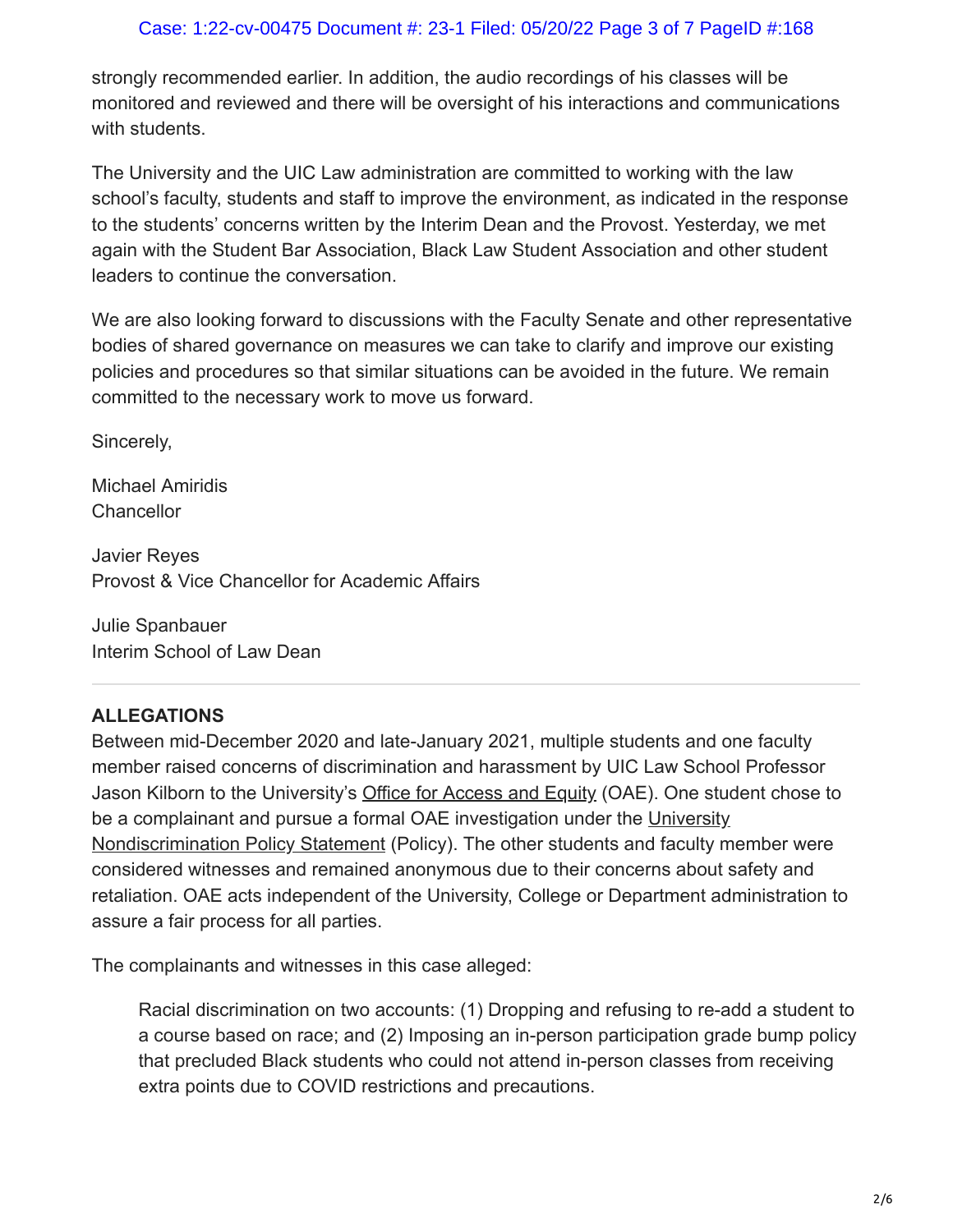# Case: 1:22-cv-00475 Document #: 23-1 Filed: 05/20/22 Page 4 of 7 PageID #:169

Racial harassment on four accounts: (1) Referring to racial minorities as "cockroaches" and denouncing racial minorities' participation in civil rights claims and metaphorically referring to media stories that expose negative behavior of white men as "lynchings" in a January 2020 class\* (2) Engaging in racially biased conduct with students of color when discussing cultural topics pertaining to race or language in the same January 2020 class and other classes during Spring 2020; (3) Using redacted references to a racial slur and a profane expression to describe women in the December 2, 2020 final exam; and (4) Reportedly stating in a one-on-one Zoom meeting with a student that the Law School Dean knew that he "is extremely emotional and if he read the letter, his head would explode and he would become homicidal" if the Black Law Student Association (BLSA) demand letter criticizing his behavior were to be shared with him by UIC Law administration.\*\*

*\*OAE's review of the class recording substantiates that: (1) When discussing media attention to situations in which corporations lose cases (but not when they win) and a particular case involving a racial minority plaintiff, Professor Kilborn stated: "Then all the cockroaches come out of the walls."; and (2) In reference to a bank executive, Professor Kilborn said, "I'm not subjecting my corporate bottom line to that public lynching; I didn't mean to use that word, I'm sorry, that's not the right word to use."*

*\*\*Professor Kilborn recalled saying, "I suspect she's [the Dean's] afraid if I saw terrible things said about me in that letter, I would become homicidal."*

# **INVESTIGATION**

*—*

The OAE full investigation of discrimination and harassment concluded in May 2021. The investigation determined that Professor Kilborn:

- Did not violate the discriminatory aspect of the Policy.
- Did violate the harassment aspect of the same Policy. This conclusion was not based on a single incident, but on his conduct considered in cumulative fashion and in context.

The conduct included: (1) Using the word "cockroaches," which was not directed to Black students, but in context, could have been perceived as directed towards racial minority plaintiffs; (2) Using the term "lynching," although apologizing immediately for it; (3) Using African American Vernacular English when referring to lyrics of an African American rapper; (4) Using racially charged language (the redacted terms "n\_\_\_\_' and 'b\_\_\_\_'...") in an exam question;\*\*\* and (5) Responding to concerns about the exam with insensitive, chastising, and arguably threatening comments in January 2021, including using the term "homicidal" during a four-hour Zoom meeting with a student.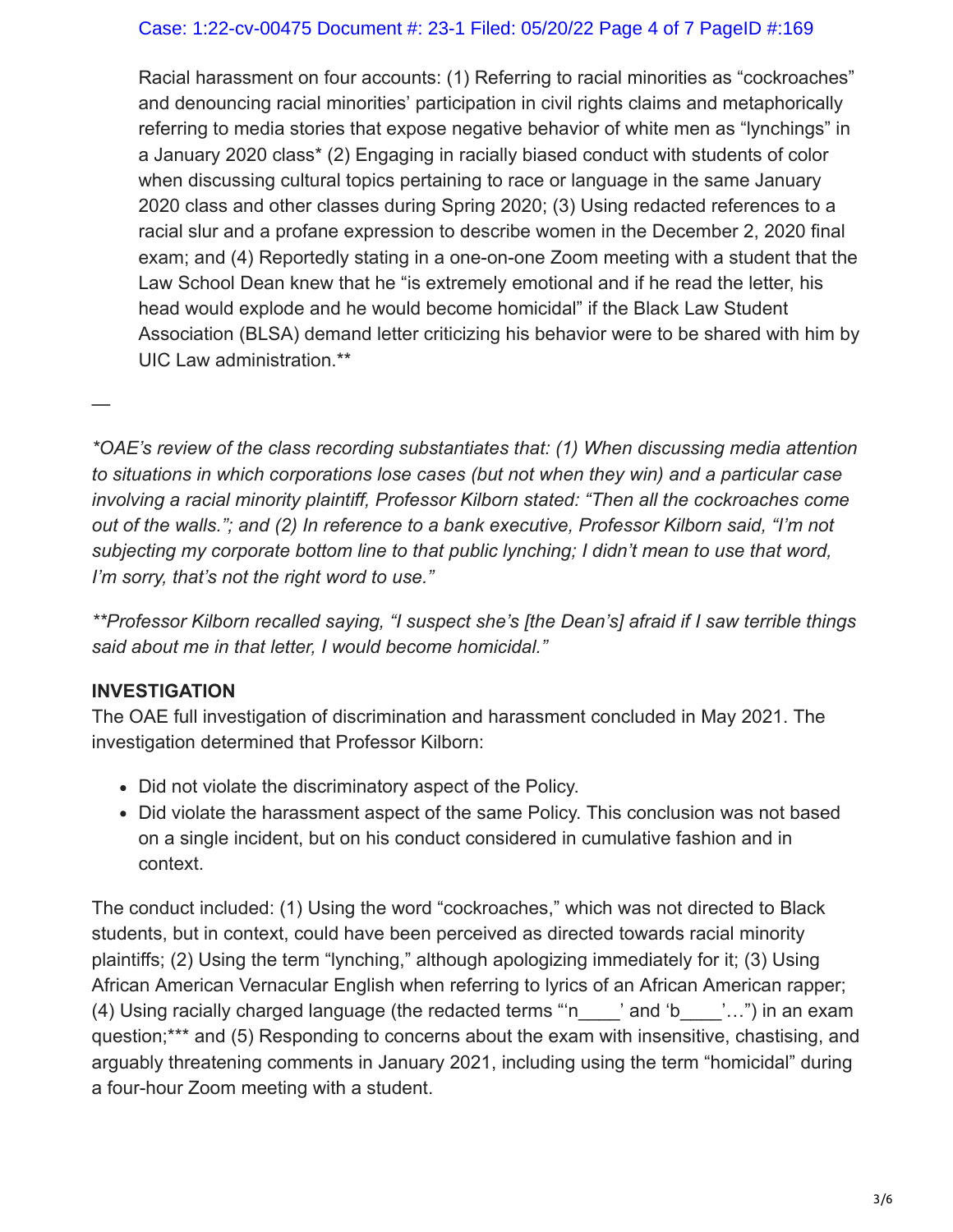# Case: 1:22-cv-00475 Document #: 23-1 Filed: 05/20/22 Page 5 of 7 PageID #:170

Professor Kilborn's "homicidal" comment in January 2021 resulted in a separate immediate assessment, under UIC's [Violence Prevention Plan](https://ready.uic.edu/planning/violence-prevention/violence-prevention-plan/) process, initiated with the assistance of the Behavioral Threat Assessment Team (BTAT). At that point he was placed on temporary paid administrative leave, and remained on leave during the pendency of the assessment process. After the multi-step process, including a fitness for duty evaluation with University Health Service, with which Professor Kilborn cooperated, he was approved to return to work because there were no physical safety concerns.

\*\*\**The exam question stated: "After she was fired from her job, Plaintiff sued Employer under federal civil rights law, claiming employment discrimination on the basis of her race and gender. [Discussion of other evidence omitted]. Employer also revealed that one of Plaintiff's former managers might have damaging information about the case, but no one at Employer knew where that former manager was, since she had abruptly quit her job at Employer several months ago and had not been heard from since. With nothing to go on but the manager's name, Employer's lawyer pieced together several scraps of information and concluded that this former manager must be located in a remote area of northern Wisconsin. Employer's lawyer spent \$25,000 to hire a private investigator, who successfully located the former manager in northern Wisconsin. Employer's lawyer traveled to meet the manager, who stated that she quit her job at Employer after she attended a meeting in which other managers expressed their anger at Plaintiff, calling her a "n\_\_\_\_" and "b\_\_\_\_" (profane expressions for African Americans and women) and vowed to get rid of her.*

*Later, Plaintiff's lawyer served [another discovery demand, omitted, and] an interrogatory demanding the identity and location of any person with any information related to the termination of Plaintiff's employment at Employer or potential discrimination against Plaintiff by Employer or any agent of Employer.*

*Can Employer identify the former manager but properly withhold her location, as this is the product of a significant amount of work and expense by Employer's attorney?"*

# **OUTCOMES**

—

Due to the timing of Professor Kilborn's temporary paid administrative leave because of the BTAT assessment of the "homicidal" comment, arrangements were made by the UIC Law administration for his spring 2021 classes to be taught by other instructors. He was not scheduled to teach during the summer or fall 2021 due to previously approved non-teaching academic activities.

After the completion of the multi-step evaluation and assessment, Professor Kilborn was fit to return to work, and he was taken off temporary leave status. It is not accurate that Professor Kilborn was "suspended" or later "reinstated."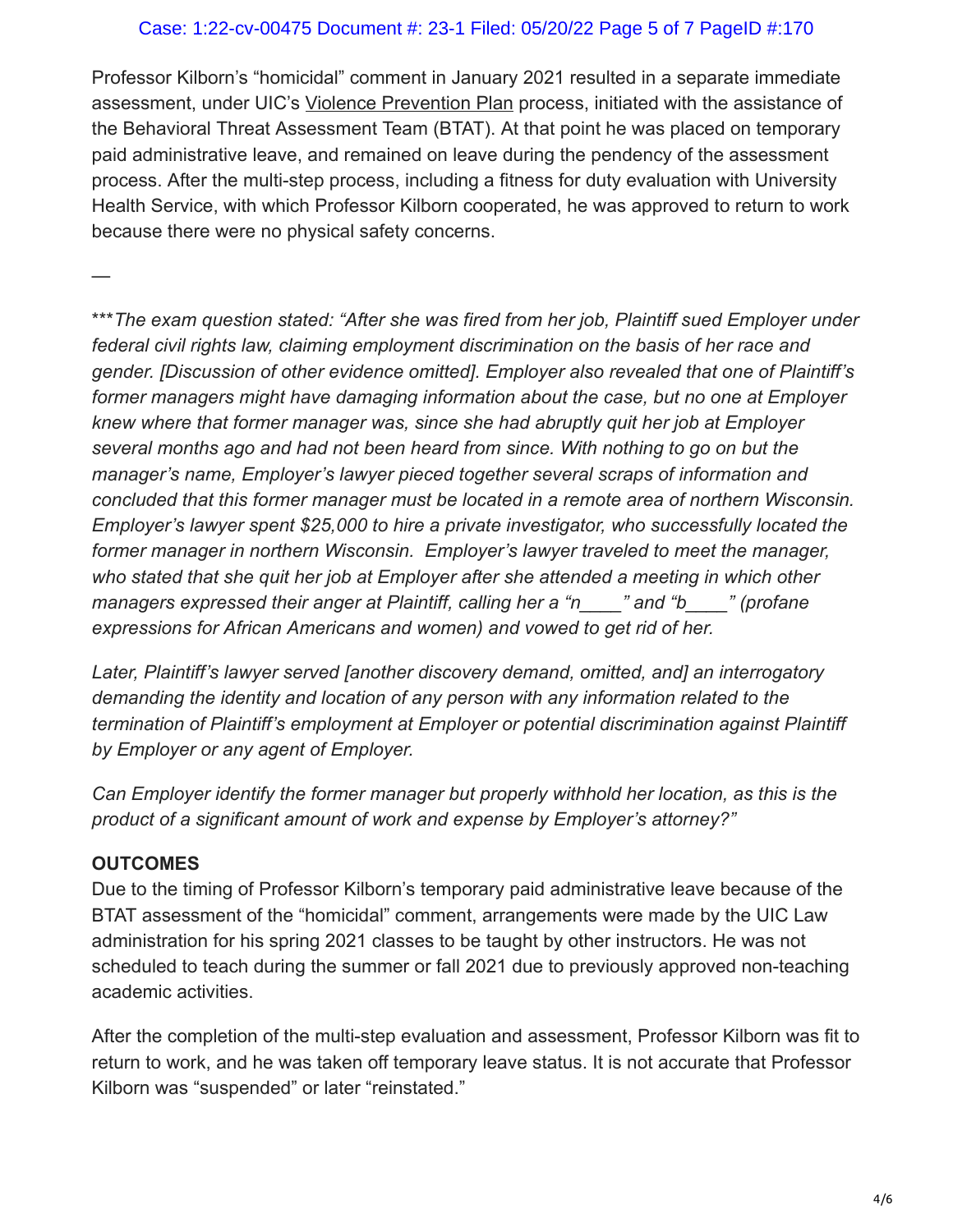# Case: 1:22-cv-00475 Document #: 23-1 Filed: 05/20/22 Page 6 of 7 PageID #:171

As part of its report, OAE recommended that Professor Kilborn partake in a series of intercultural competency individual trainings and coaching sessions before he returns to teach. The report did not recommend revoking tenure or dismissal of Professor Kilborn.

In alignment with the OAE recommendation, UIC Law administration further strongly recommended that Professor Kilborn immediately participate in small group study sessions designed by the UIC Law School Faculty Committee for Diversity, Inclusion, Equity and Campus Climate. Due to the timing and pandemic circumstances, this opportunity was not fully made available to Professor Kilborn as intended. Therefore, the UIC Law administration is requiring that, before returning to the classroom, Professor Kilborn participate in an individualized training or coaching program. This program is meant to support his development and understanding regarding the importance of his position, including his voice and authority in the classroom, and how his words and actions impact others.

In addition, for the next four semesters after he is assigned to teach one or more classes, UIC Law administration is requiring that audio recordings of his classes be monitored and reviewed and there will be oversight of his interactions and communications with students, so that any potential deviations can be immediately addressed.

UIC Law administration did not enter into an agreement with Professor Kilborn regarding the above requirements and recommendations. He was informed in writing of the measures to be taken and he acknowledged receipt and understanding of them.

# **POLICIES AND PROCEDURES REFERENCES**

# *Office for Access and Equity*

*UIC's Office for Access and Equity (OAE) is an independent office within the University that is charged (among other duties and responsibilities) with assessing complaints of Policy violations. OAE meets with complainants and witnesses to gather factual background and conducts evaluations of such complaints. In appropriate cases, such as this one, OAE may perform a full independent investigation. OAE conducts its investigation independently of the University, College or Department administration to assure a fair process for all parties. At the conclusion of its investigative process, OAE makes a determination as to whether a Policy violation is substantiated by the greater weight of the evidence. It is not the role of University administration to judge or intervene in the OAE fact-finding and evidence-weighing process of individuals cases. OAE may make recommendations to address a Policy violation but decisions as to whether and how any such recommendations will be implemented is left to the unit or college where the respondent employee works.*

# *The University Nondiscrimination Policy Statement*

*The commitment of the University of Illinois System to the most fundamental principles of academic freedom, equality of opportunity, and human dignity requires that decisions involving students and employees be based on individual merit and be free from invidious discrimination in all its forms.*